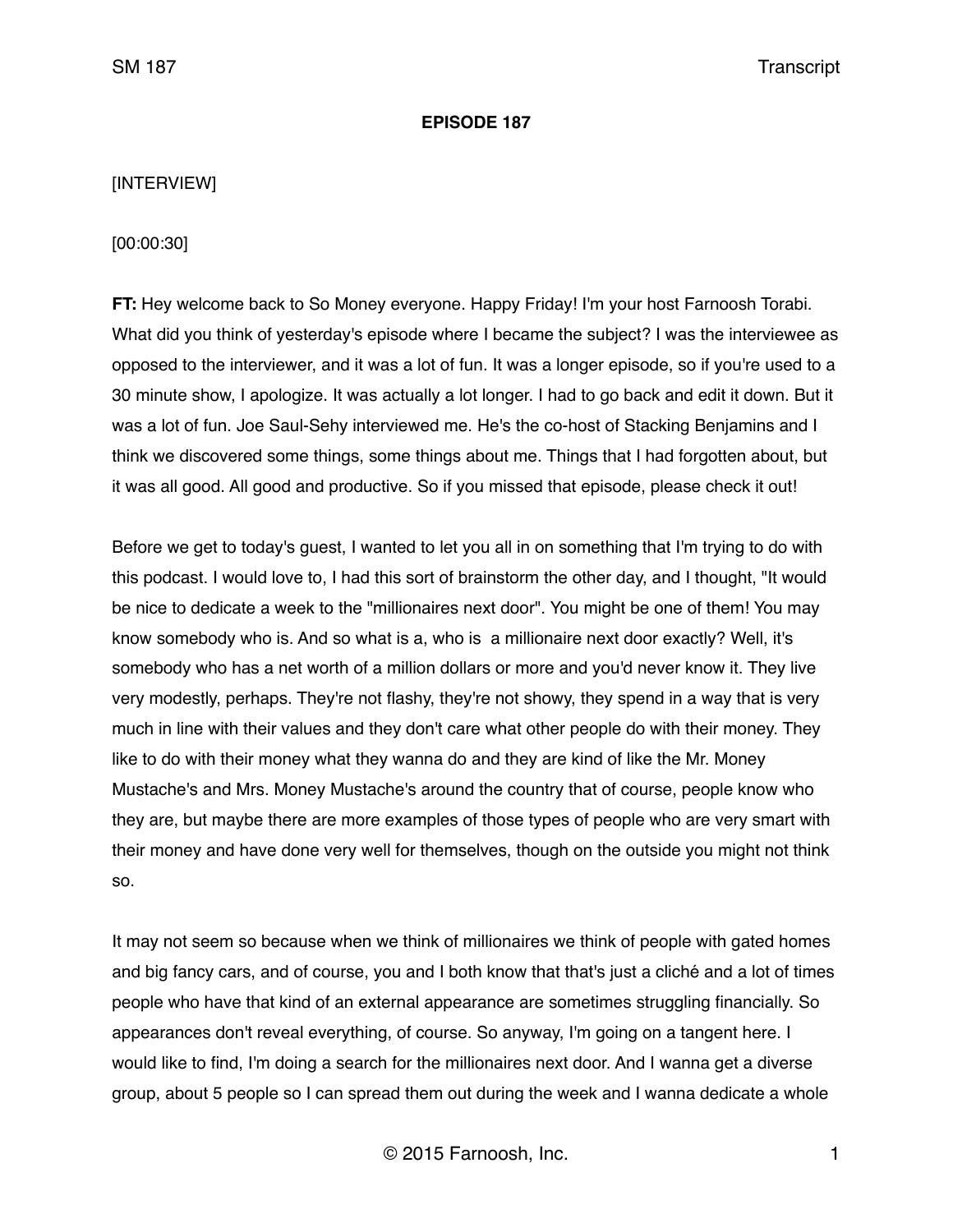week to the millionaires next door. So really putting a spotlight on everyday Americans who are doing really well financially and have lessons to share. So that's just something that I'm looking to accomplish, and hopefully you can help me if you know someone or if you are this person. Email me farnoosh@somoneypodcast.com and we'll go from there.

Today's guest is someone who is here by popular demand. Many of you have written in to me and so you're gonna be really excited to hear that today's guest is Paul Pant of the blog and movement Afford Anything. Paul is a self-proclaimed globe-trotter, entrepreneur, and investor. She's travelled to 33 countries! How many countries have I visited? I can count it on my hands. I think maybe 10? Which I think is a lot! But 33, I got some catching up to do. On top of that she owns 7 rental properties, and her blog, Afford Anything, is extremely popular.

Paula's belief, which is why she's so popular, is that money can fuel your dreams. And it's about growing your wealth, not pinching pennies. Her blog is part of a larger movement to allow people to ditch their 9 to 5 lifestyle and master their money to embark on their dreams and for Paul, her dream a while ago was to travel. It still is, and she's pursuing this dream. But initially it was just a "pie in the sky", how can I get out there and travel more and see more of the world? She was a newspaper editor, a reporter, she found her work fun but it wasn't enough. She wasn't going after what she really wanted, her passion. And so what did she do? She quit her job and eventually she started travelling a lot, and took a two and half year, I guess, hiatus from working. And from there she launched Affordanything.com where she chronicles her thoughts, her insights, her experiences with money and it's brilliant and I'm really excited to have her on the show.

Three takeaways from our conversation: How she managed to save enough money to last her, what she says, is three years so she could travel the world when she quit her job. She did this on, by the way, a reporter's income, saving all that money. Paula's so-called 1% rule that helps her figure out whether an investment property is actually worth it and better than just putting the money in the stock market. And finally, her strong case for investing in Index Funds and passive investing. There is an on-going debate about passive versus active investing. If you listen to this show enough you know that here we celebrate passive investing, index funds, exchange rated funds. I for one cannot beat the market. I don't pretend like I can, I don't pretend like other people can either. And Paula adds to that debate supporting the idea of passive investing, and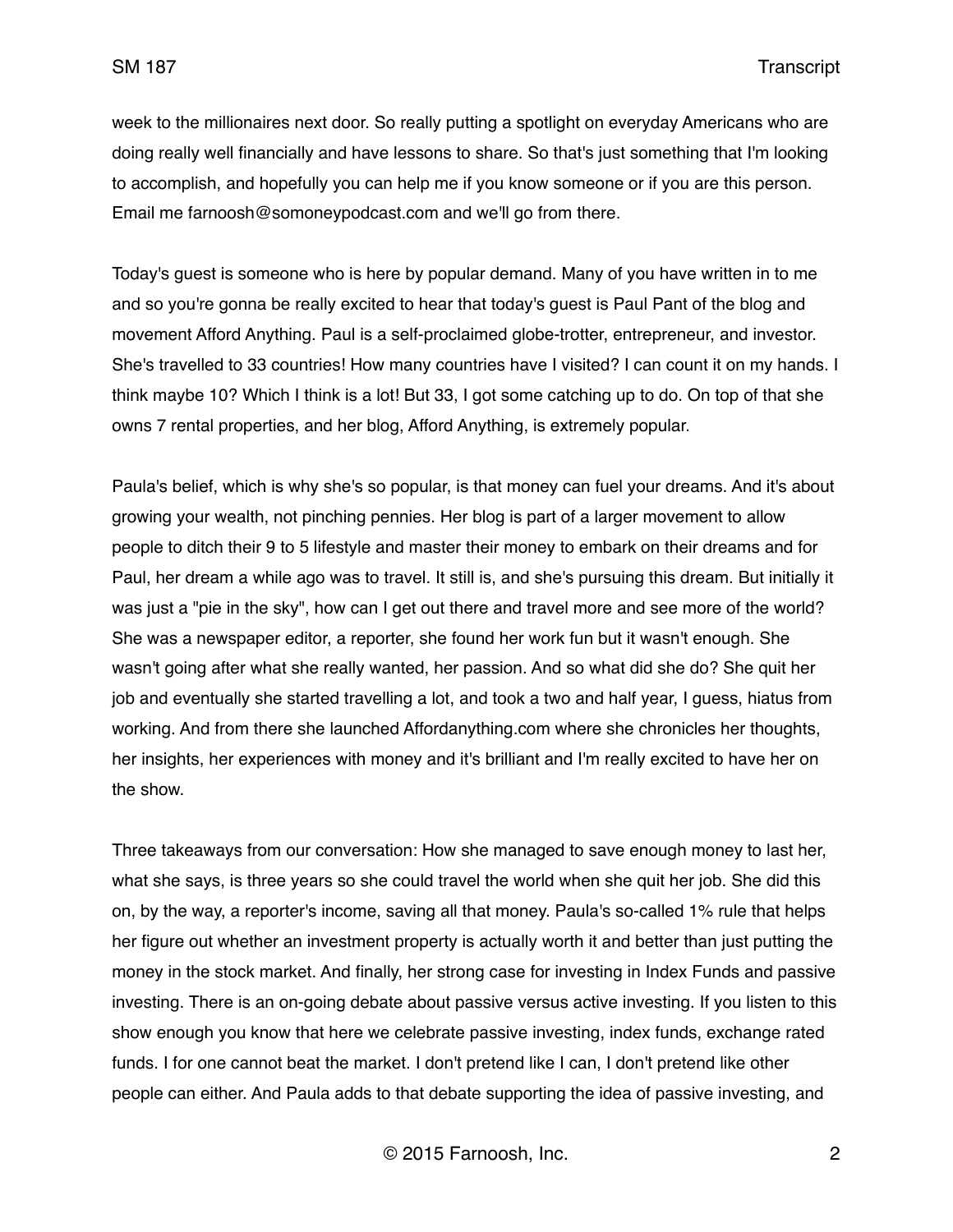something that she kind of grew into. She didn't always have this mantra. So it was interesting to talk to her about that.

And here we go, without further ado, here is Paula Pant.

[00:06:16]

### [INTERVIEW]

**FT:** Paul Pant, welcome to So Money. A highly sought-after guest. A listener's choice I should say. Here with us, very excited to welcome you to the show.

[00:06:31]

**PP:** Thank you! I'm super excited to be here.

[00:06:33]

**FT:** So Paula, you and I've known each other for a couple of years now. We first connected over my book I believe, "When She Makes More". I interviewed you for that as you are in a relationship where you make more, and had some great advice for other couples seeking happiness with this sort of a financial dynamic. And outside of that world, you are also a blogger extraordinaire, Affordanything.com. Also, you're just a really dynamic, cool, world-travelled, savvy person. You've got - now I'm looking at your bio here - you've got 7 rental properties?

[00:07:09]

**PP:** I do. 7 rental units.

[00:07:12]

**FT:** 7 rental units, you've travelled to 33 countries, and I love on your site Affordanything.com, you say, "You can't afford everything, but you can afford anything!"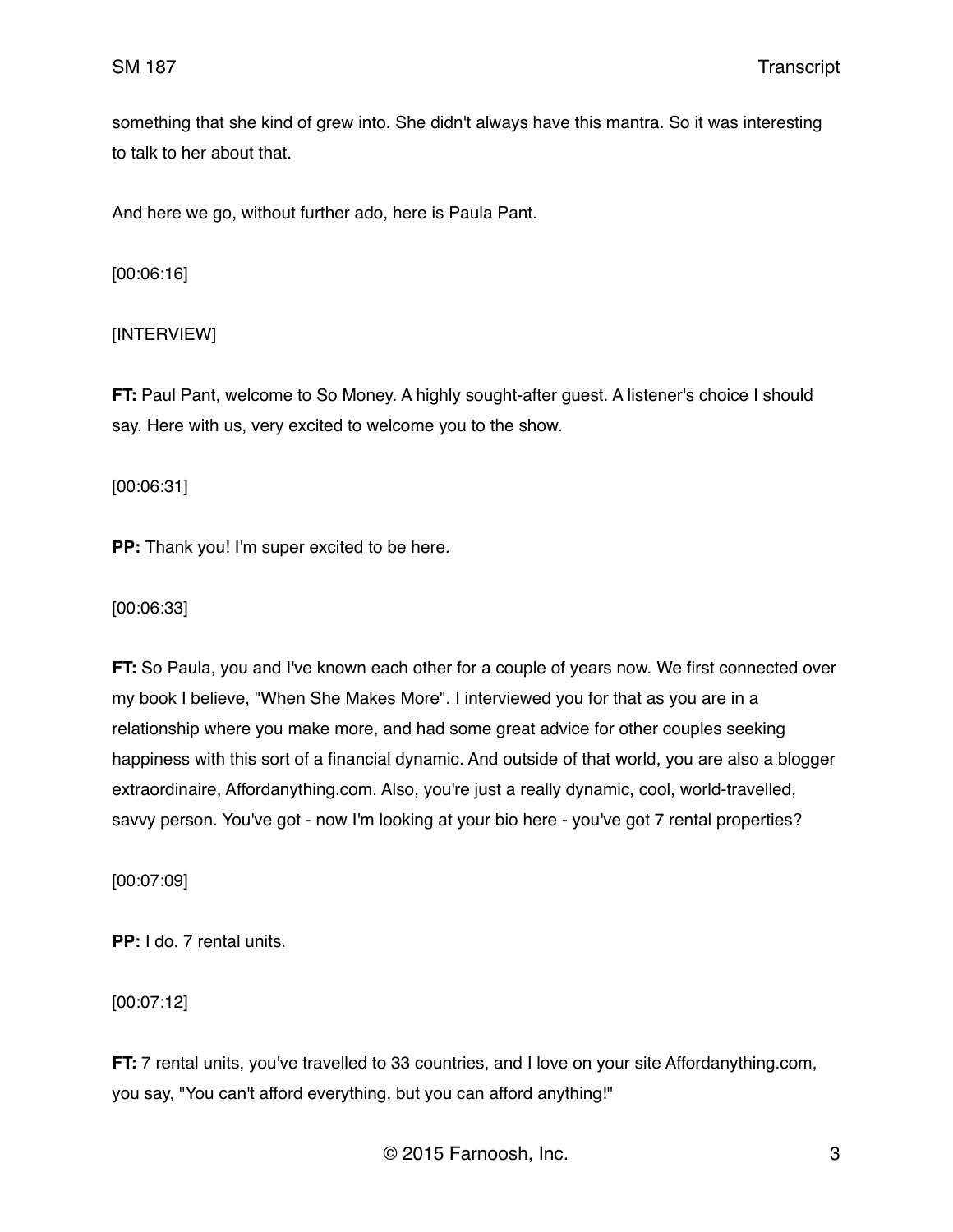# [00:07:24]

**PP:** Exactly! Exactly, you can afford anything but not everything.

# [00:07:26]

**FT:** Anything, but not everything! Thank you. So tell me how this, first I'm curious about the blog. How did that come about? What were you doing in life that transpired a blog cause I think a lot of my listeners are interested in getting into the blogosphere or maybe finding their niche online, their voice online. How did you decide to do a blog, and why this particular niche?

# [00:07:50]

**PP:** So I started blogging because I decided to travel and a lot of my friends kept asking, "How can you afford to do it?" Or worse, they would say, "I would love to do it, but I can't afford that." And I wanted to really spread the message that you can afford to do anything! You can't afford everything, but you can afford anything! And so when I started travelling, I quit my 9 to 5 job in 2008, and at the time I had enough money to live on for three years.

**FT:** What?! Three years?

[00:08:23]

**PP:** Yeah! [Laughs]

[00:08:24]

**FT:** Wow. Okay, let's take a pause here and dissect this part cause I'm really curious. We always say, "Have 6 to 9 months in savings in case you want to leave your job or you do get laid off". At one point did you decide you wanted to start travelling and were working towards quitting, and then somehow amassed three years worth of living expenses?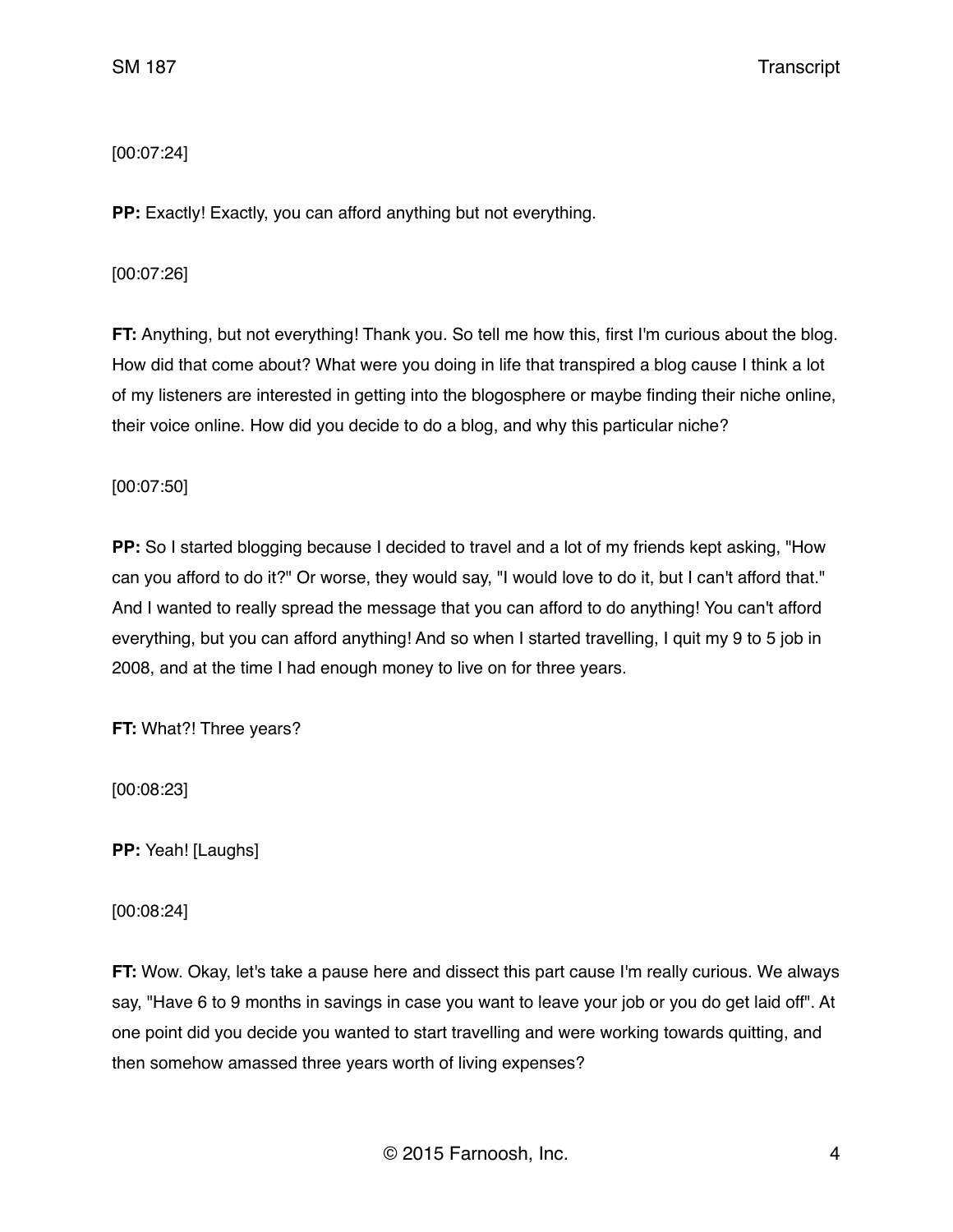[00:08:45]

**PP:** So to the first part of the question, "At what point did I make that decision?" I actually decided that before I even started the job. I'd always dreamt of...

**FT:** As a newspaper reporter, right?

[00:08:58]

**PP:** Exactly. Yes, I was a newspaper reporter, and I'd always, when I was in college, I'd always dreamt of travelling and I wanted to study abroad, but those programs were so expensive. Like a semester overseas was maybe \$15,000 or \$20,000 and I thought about it and I realized, "Yeah, I don't really wanna study. I just wanna go abroad." So I realized the cheapest way to do that would just be to not work. At the time I didn't realize that there were location independent jobs, so I figured I would just not work and travel. But before I did that, I first had to get a job and save up for that. So that was how I did it. I lived on my day job income. Of course I put money into a 401(k) and an FSA, and all of that. I lived on the income from my day job and then during evenings and weekends, I would write freelance articles for magazines and I saved 100% of that freelance money, after taxes, and amassed enough that I could live for three years, assuming that I spent a lot of that time in countries where the dollar exchange rate worked in my favour.

[00:10:12]

**FT:** Okay, gotcha. So this wasn't actually, had you stayed in America, you would probably - it might have been more like a year's.

[00:10:20]

**PP:** A year, yeah. Yeah probably would've been one year in the U.S. But in Thailand or Laos or Cambodia, you know, I spent most of that time in Southeast Asia, it stretched a lot further.

[00:10:31]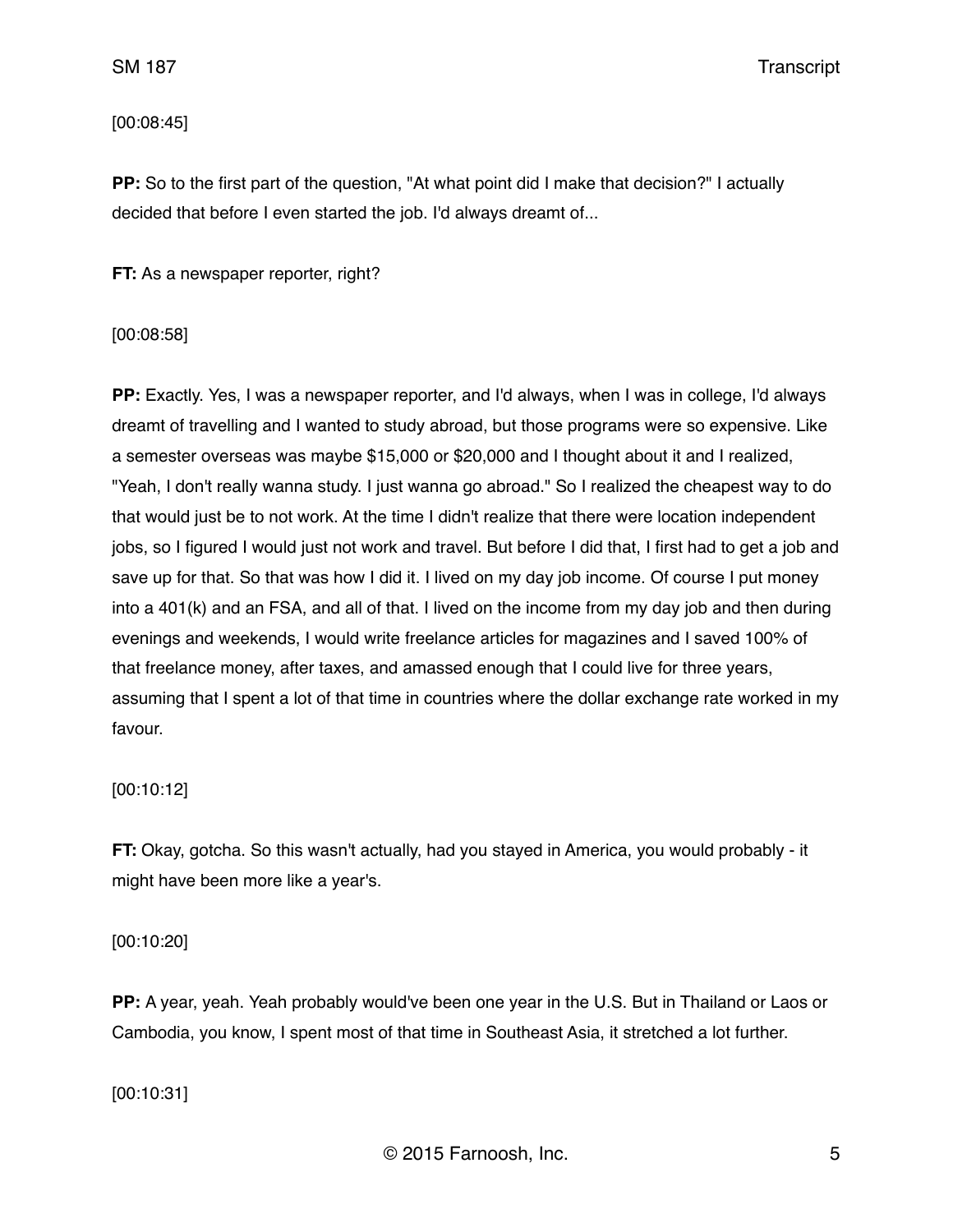**FT:** And did you spend three years in those countries?

[00:10:33]

**PP:** I spent two and a half. About half of that time was in Southeast Asia, and then about half of it was in Australia, with little bits of, you know, six weeks in Europe, and a couple weeks in the Middle East and various other places.

[00:10:49]

**FT:** And what was your goal during this exploration? Was it to just broaden your horizons? Were you searching for something? Where you - what was your plan when you were gonna come back? Did you start blogging while you were travelling? Share a little bit about that journey and how you made it really productive for yourself.

[00:11:06]

**PP:** Sure. I didn't really have a travel-related goal per se, I really just wanted to broaden my horizons. That's probably the best way to say it. I grew up, I was born in Kathmandu, Nepal and I grew up in Ohio - Cincinnati, Ohio. And throughout my childhood I went back and forth between those two place, which might make me sound worldly except that my like limited world view was that the Earth is no bigger than Ohio and Nepal. And so I knew, just I guess from having a little international exposure, I knew that there was more world out there and I wanted to see it.

[00:11:45]

**FT:** And so when you came back, and you came back after two and half years, what was the first thing you did?

[00:11:52]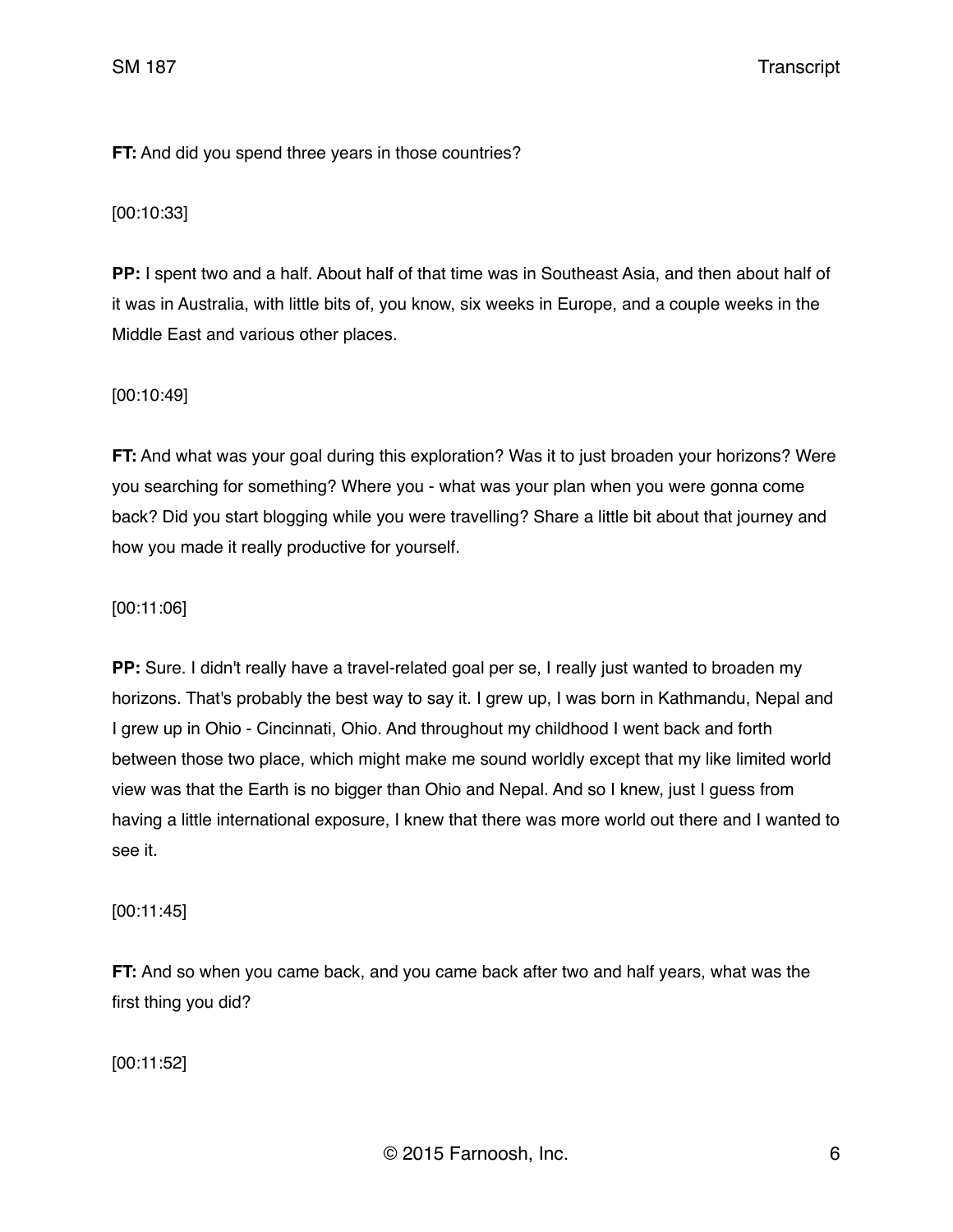**PP:** I had decided that I wanted to be self-employed. So, and because I had had that experience of freelancing sort of as a side hustle or as a side gig back when I was a newspaper reporter, I thought, "Well let's see if I can do this full time." And so I didn't know how to start. I used the last of my savings to buy a laptop, and in the beginning I had a couple of contacts from back when I was a newspaper reporter and back when I used to freelance, but I mean that didn't really pan out to very much. So I really started from scratch and in the beginning I was earning just ridiculously low sums for each article, but over time it grew and it developed.

#### [00:12:42]

**FT:** And so what lead you to Affordanything.com? How did that evolve?

#### [00:12:47]

**PP:** So that came about because a lot of my friends were saying, "I'd love to do that, I'd love to travel, but I can't afford it." And yet, these were friends who lived in much nicer homes than I did, they drove nicer cars, they wore nicer clothes, they went out to eat more, they partied more, and you know, so my response was, "Well, you can afford it. You just choose not to." And if that is a conscious choice, that's fine. If you sit down and think to yourself, "Do I want to do X?" Whether that X is travel or whatever else it might be. "Do I want to do X, or do I want this home and car and clothes?" And if you choose that it's the home and car and clothes, that's awesome! Good for you. You've set your priorities, you know what your decision is.

But to say, "I can't afford it," is so disempowering and I really wanted to share a much more empowering message around money, that you have these choices and that every dollar you spend is a tradeoff.

#### [00:13:53]

**FT:** So you were living this ideal for yourself, on your own. People were inspired by it and finally you were like, you know what? I'm just gonna start a Wordpress site, [Both chuckle] or whatever it was, and put pen to power, or you know, start typing and share. You actually had, turns out, a lot to say about this topic and you have since, how many years ago was this now? A few years?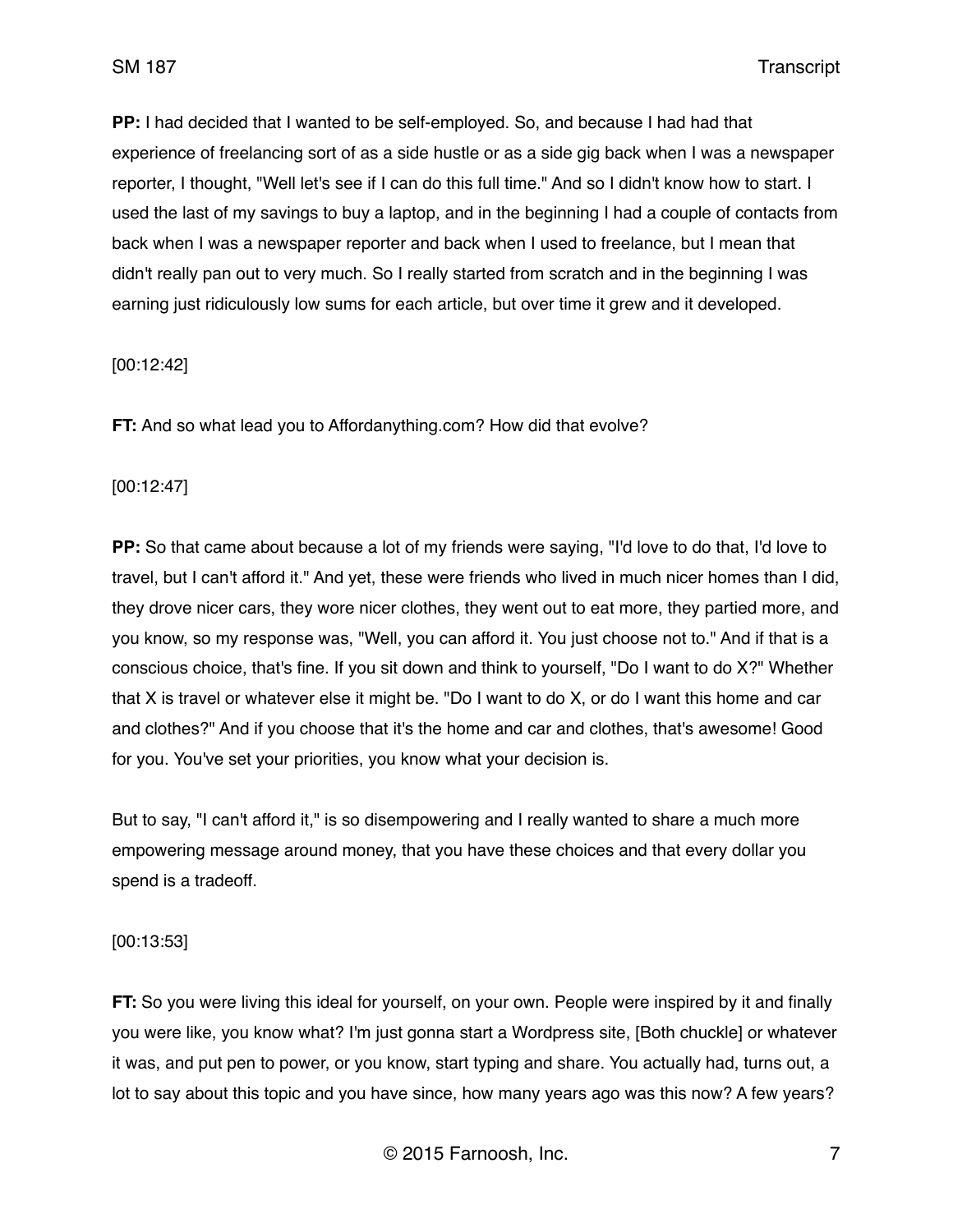[00:14:18]

**PP:** Four years ago!

[00:14:19]

**FT:** Four years ago. And since four years ago you've become one of the most popular financial bloggers out there. How has this changed you? Changed your life? Changed your perspective? You've probably connected with so many new people as a result. We've connected through this, that's kinda one of the great things about blogging. People think it's like this secret thing that you do in your basement or your home and you're very isolated, although yes, and that's one aspect of the job, it's a very singular job. But then at the same time, there are a lot of connections that you make through it as well.

### [00:14:50]

**PP:** Absolutely. I've met so many incredible people, and I've learned a lot more about money as I've gone through this process. And that's been, that's kinda happened on two fronts. Part of it is that when you write about money, you tend to read about money a lot. And so I've read all of these different theories and strategies and philosophies and ideas that I'd never really been introduced to before I started just, you know, reading and writing and thinking about it every day.

### [00:15:22]

**FT:** How do you, I'm sure this is something that my listeners are thinking, and I'm gonna channel my listeners right now and ask the question, how do you monetize your blog for yourself?

### [00:15:33]

**PP:** So a lot of it, a lot of the way that I monetize it is actually a little indirect. Other companies who want to grow their own blogs will contact me and ask for my help, sort of consulting services in that regard. They'll ask me to help them develop their own websites. And so I work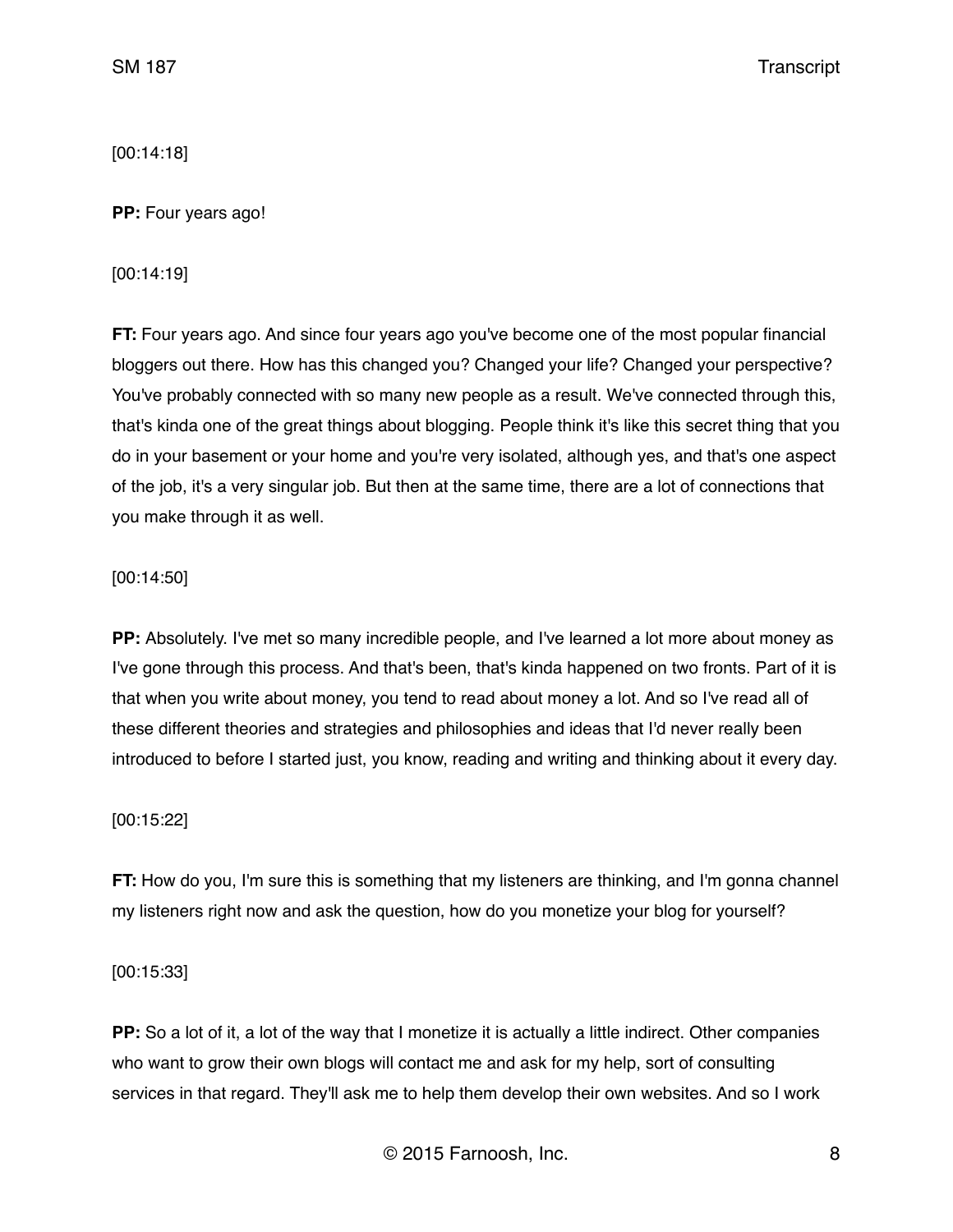with probably about a dozen clients who need help doing anything from developing a content strategy, to figuring out what they're doing on social media. Cause so many people, you know, they're new to it and it's not their area of expertise. They're financial planners or they're real estate brokers and so they're like, "What are we doing here?" And I can sort of guide them through that.

[00:16:22]

**FT:** Very cool! That's sort of very behind-the-scenes. I mean, I wouldn't have thought that! I thought maybe you do affiliate links or you have sponsorships, but that's actually really smart and very - that's an example of making money from what you know as opposed to just what you do.

[00:16:39]

**PP:** Yeah! Well, wow, I like that.

[00:16:44]

**FT:** I learned that from one of my guests. I can't say I made that up, but yeah I learned along the way doing this podcast, there are two ways to make money in this world: One is making money from what you do, which is just whether it's blogging or teaching, being a lawyer. And then there's making money from what you know, which is a whole other world of things because as individuals, as human beings walking this Earth, we've learned a lot that may not be at all related to what we do, or maybe somewhat related to what we do. But there is also a way to monetize that.

So for me it's like, what I do is I podcast, I write books, I speak, I do all sorts of media-related things. But I also know the industry, the sort of behind-the-scenes, and I've gone through so many steps launching books, launching podcasts, launching a career in media, that I feel as though I can now coach people who want to follow a similar path. And it has nothing to do with personal finance, but it is what I know. And same with you, I see you're teaching people the kind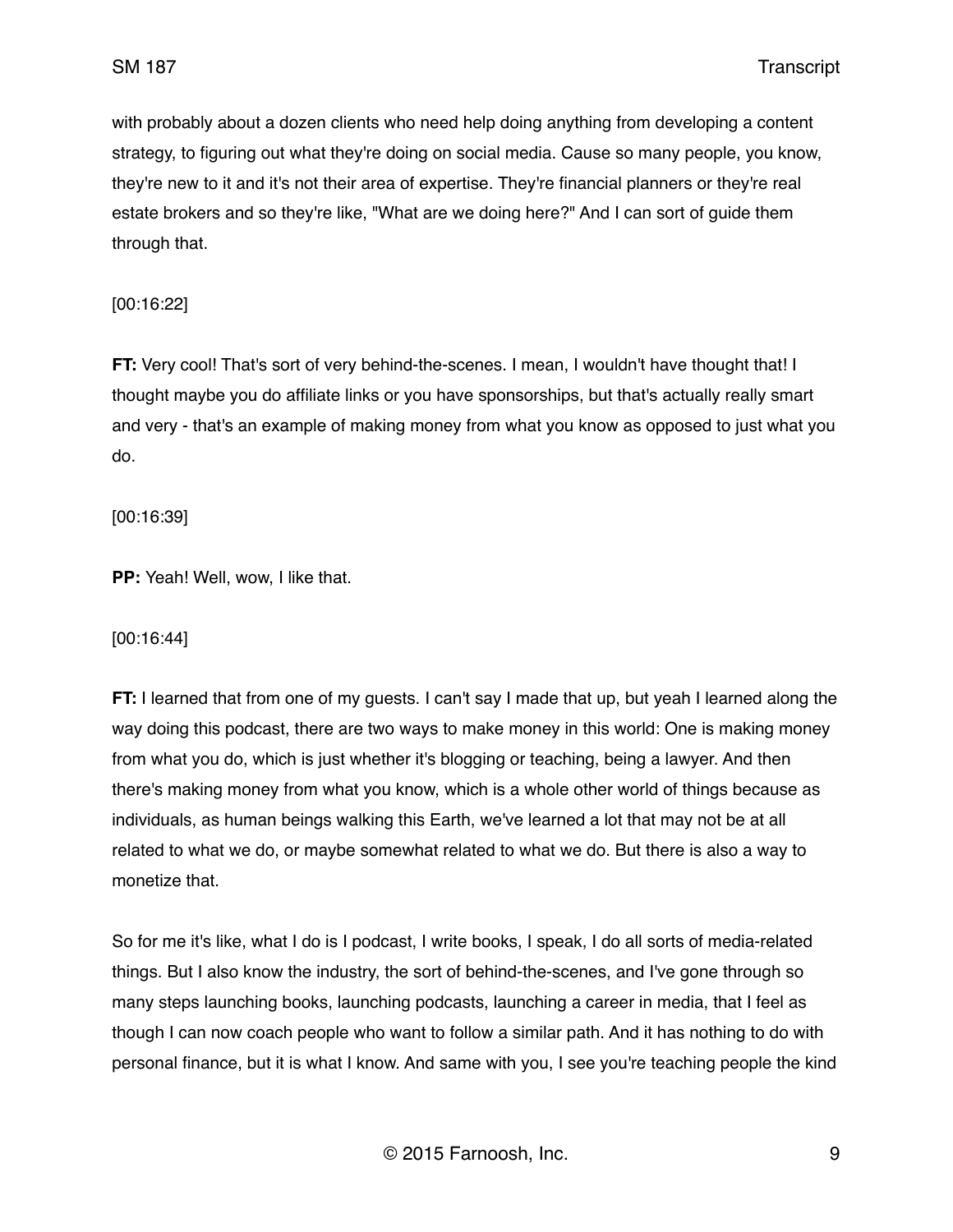of inner workings, the behind-the-scenes, the engineering of creating a website. It's nothing related to personal finance necessarily, but it is tangential to what you do.

[00:18:00]

**PP:** Absolutely.

[00:18:02]

**FT:** So that's very smart! Awesome. Alright, so now that you have experienced this website, Affordanything.com, and you've met so many people, you've read so much, let's transition now to some So Money questions so I can pick your brain and learn a little bit more from you and so can my listeners. What is your number one financial philosophy Paula?

[00:18:21]

**PP:** I would say that it is, "You can afford anything, but not everything." And I've seen that theme repeated in my own life, again, and again, and again.

[00:18:31]

**FT:** Share an example with us. Besides, in addition to the story about traveling, is there anything else? Maybe you can stem from your experiences as a real estate investor? What's another example of how you've been able to afford anything, but not everything?

[00:18:44]

**PP:** Sure. Well when I first, when I bought my first investment property, we were, that was shortly after we had come back from traveling and so we didn't have much money, we were being very scrappy and lean. And so what we did, we bought a triplex and moved into one of the units with roommates and between the rental income that we were getting from our roommates and plus renting out the other two units, we lived "for free" meaning we had not out of pocket housing costs. I put that in air quotes because obviously there's an opportunity cost that comes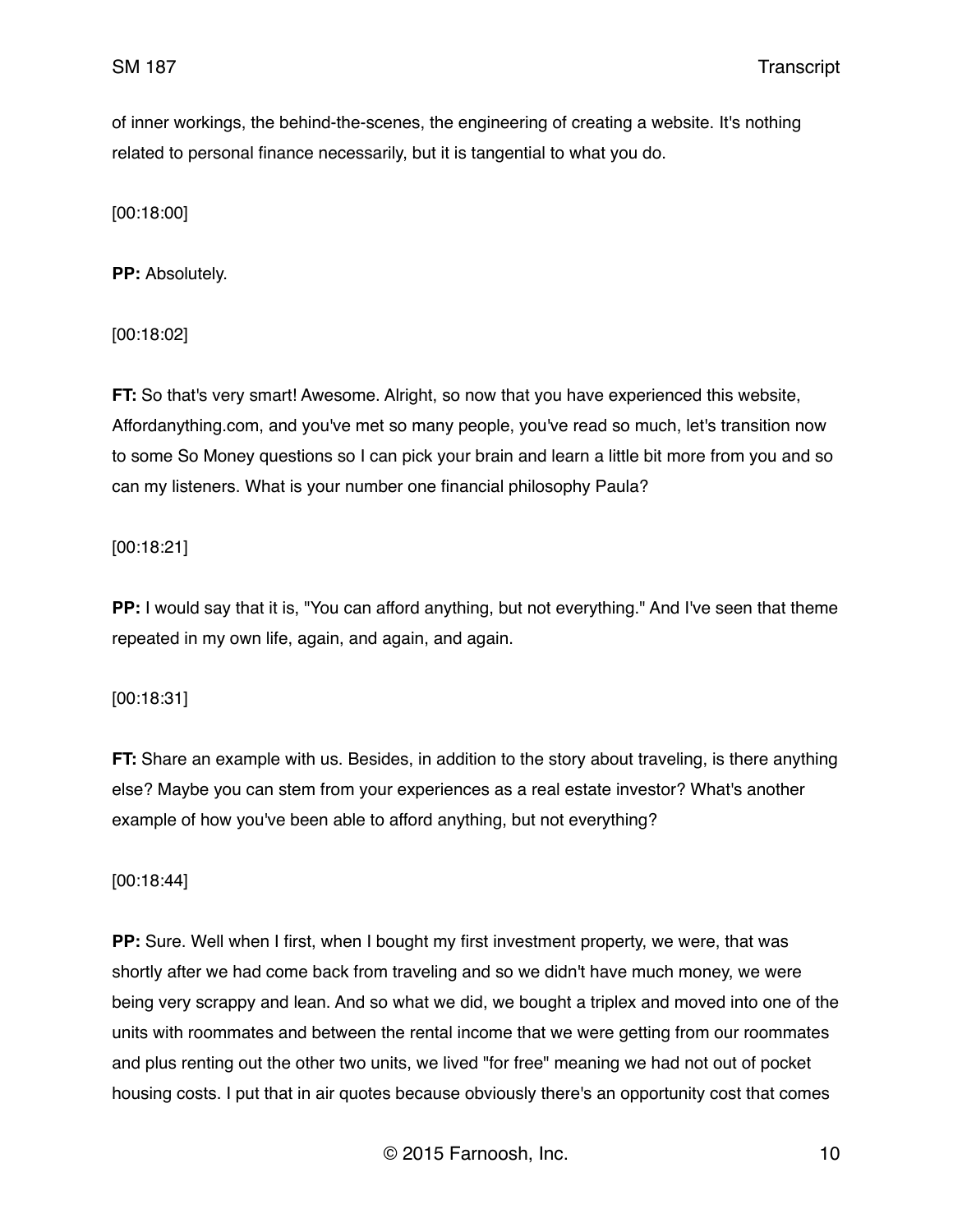from us taking up that space. But you know, we didn't pay any money out of pocket for housing and here we are, my partner Will, he was in his 30's at the time and I was approaching 30 and again, at that age it was fairly abnormal to be living with roommates.

And so a lot of our friends were saying, "Why don't you act like grownups? Why don't you get a place of your own?" And in an ideal world, if we could afford everything we probably could've done that. But we realized that we had a choice. We could sort of inflate our lifestyle to the next level, or we could aggressively save and keep buying investment properties and sort of continue to live lean for a few years while we were building our investments. It was that tradeoff, we could afford one or the other, but not both. So which is it gonna be?

[00:20:23]

**FT:** And you did this with your partner?

[00:20:25]

**PP:** Yes, yeah with Will.

[00:20:28]

**FT:** With Will! How did those conversations go? You were lucky that you met somebody that had a similar, had similar goals and values.

## [00:20:36]

**PP:** Yeah, we've always been very much on the same page in terms of that. He's always been, he's always been the type of person who looks for opportunity and he, like me, neither of us really started from that much, but we've always been very, just very scrappy and very willing to work hard and hustle. Yeah I dunno, we've just...

**FT:** Scrappy!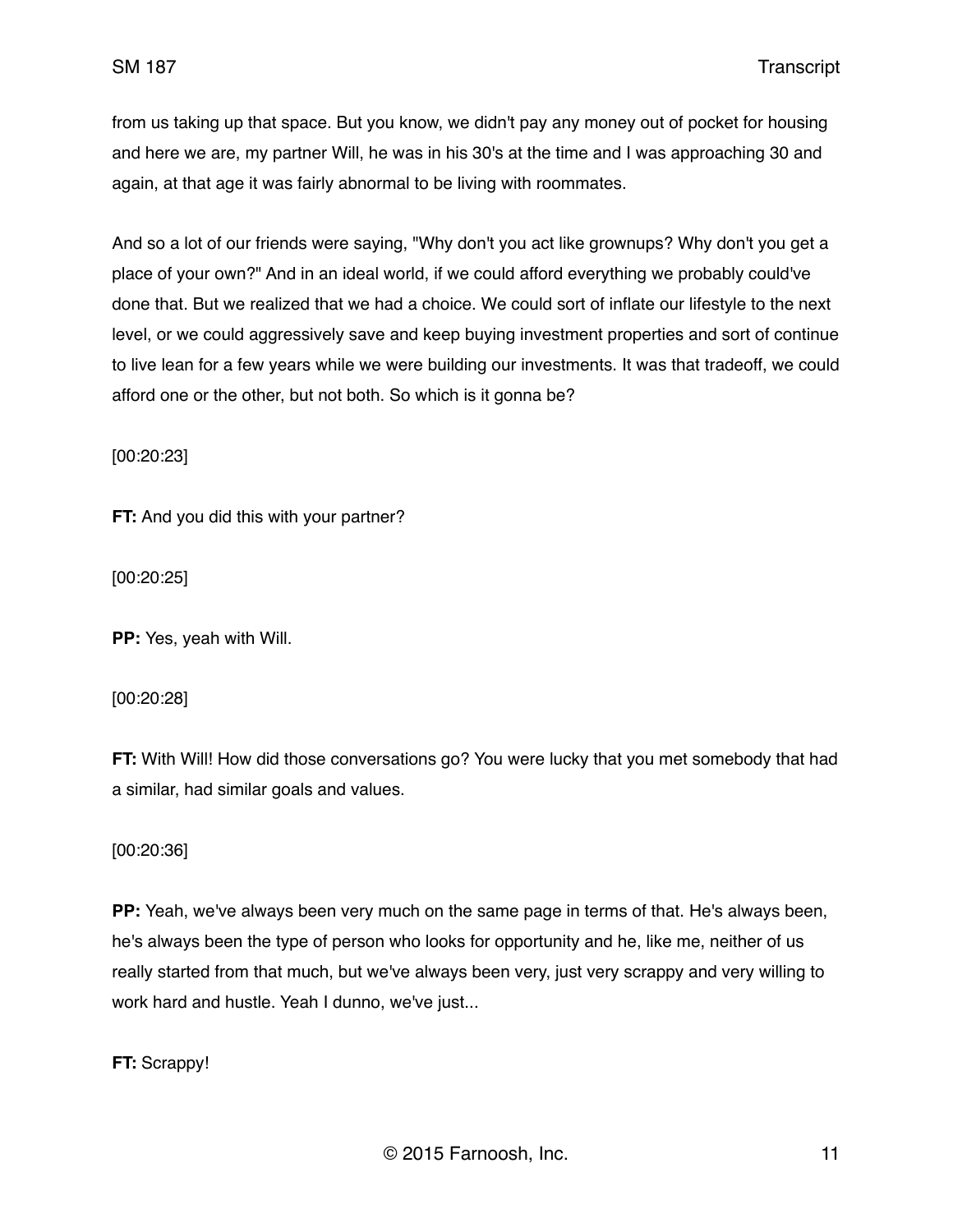[00:21:04]

**PP:** Scrappy! [Laughs]

[00:21:06]

**FT:** I like that word. How long did it take before that tradeoff paid off?

[00:21:12]

**PP:** We've been investing in rental properties for five years now, averaging roughly one house a year. So we started with the triplex, those were the first three units and then we've added one new unit each year since then for a total of seven. And I would say that it's really been, probably in the last two years, that we've started to see, that we've I'd say "hit financial dependence" from it. Meaning that the net income from those investments, after expenses, could cover our entire [inaudible]. So that's actually reasonably quick. A lot of times financial independence takes a lot longer. For most people it takes at least, I'd say 10 years if not more. We were fortunate in two ways. One in that we found great investments that paid off for us really well, and...

[00:22:24]

**FT:** And how do you identify - sorry to interrupt - but how do you identify an investment that's going to pay off well? What are maybe the top two things that you look for in any rental investment?

[00:22:34]

**PP:** So number one is, I use this kind of "back of the envelope" formula that's called the 1% rule.

[00:22:41]

**FT:** Do tell! Okay, I'm writing this down.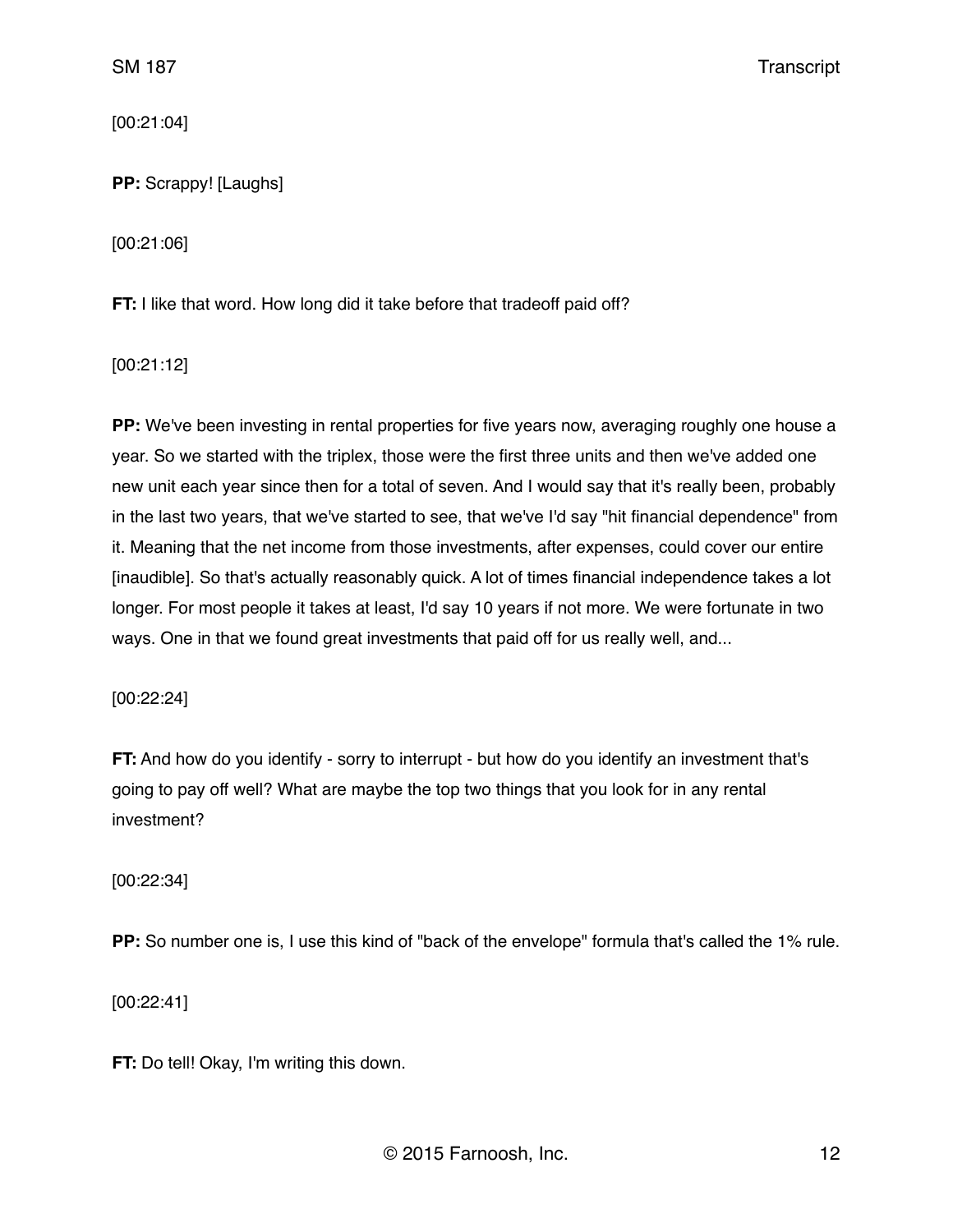[00:22:43]

**PP:** Cool! [Chuckles] Awesome. Everyone, if you're not driving, get out your pens!

**FT:** Right! [Laughs] Or re-listen to this when you get home.

#### [00:22:52]

**PP:** [Laughs] So the one 1% rule is super simple to do. It's just simple math that you can do in your head, which is why I like it. And it is that the gross rental income, should be at least 1% of the total acquisition price. Now I've just thrown a bunch of really big words at you, so let me break that down. By acquisition price of a property I'm referring to the purchase price plus closing costs plus any upfront repairs that you need to do in order to make it move-in worthy. So I'm not talking about repairs five years down the road, but any of those upfront costs. So that's all total acquisition price, right? So let's say, just to use a very basic number, let's say that the acquisition price for a property is \$100,000. It's needs to rent for at least 1% of that, or \$1,000 per month.

[00:23:47]

**FT:** Gotcha.

[00:23:48]

**PP:** So, if the property's \$200,000 it should rent for \$2,000 a month.

[00:23:52]

**FT:** And mathematically, why does this work out?

[00:23:54]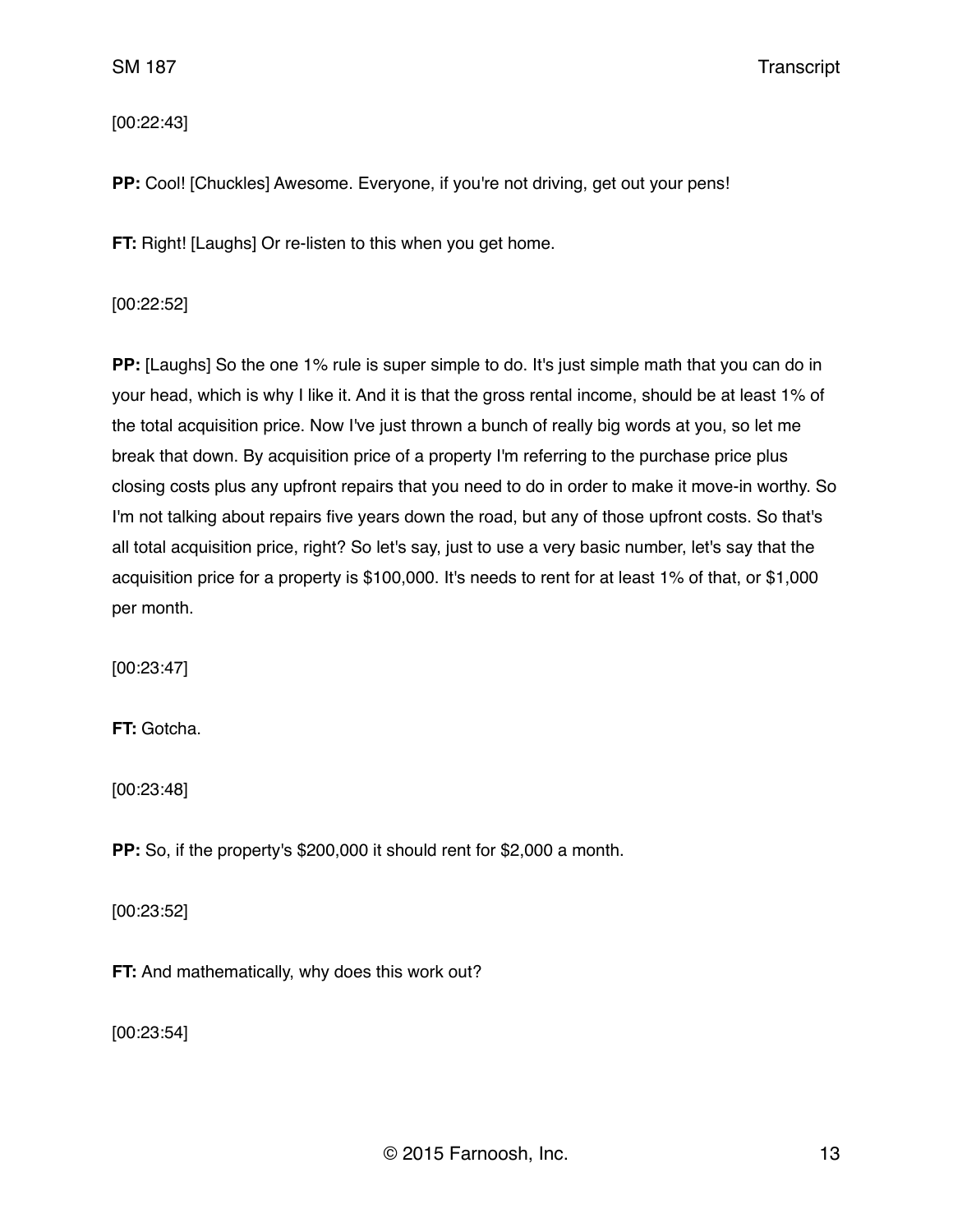**PP:** So there's another [inaudible], we call it the 50% rule. And that basically states that roughly half of your gross revenue is going to go towards operating expenses. And by operating expenses I'm including everything from repairs, maintenance, property management fees, bookkeeping and accounting fees, vacancy, you know, like losses from - so roughly half of that will get consumed by that. According to the 50% rule of thumb, if you're earning 1% gross revenue per month, that means you're earning 12% a year, right?

**FT:** Right.

[00:24:39]

**PP:** And if you're netting half of that, then you're netting 6% a year. And then if the property rises in value at roughly, let's say, the rate of inflation - we'll say it just keeps pace with inflation and now more - that's another whatever inflation is.

[00:24:59]

**FT:** Like 2-3% on a normal year.

#### [00:25:02]

**PP:** Yeah, exactly. So that means that your total profit from that, your total gain from that investment would be 8-9%. Phrased in a slightly different way, your real returns would be about 6%.

**FT:** Right.

[00:25:18]

**PP:** After you, you know...

**FT:** Inflation.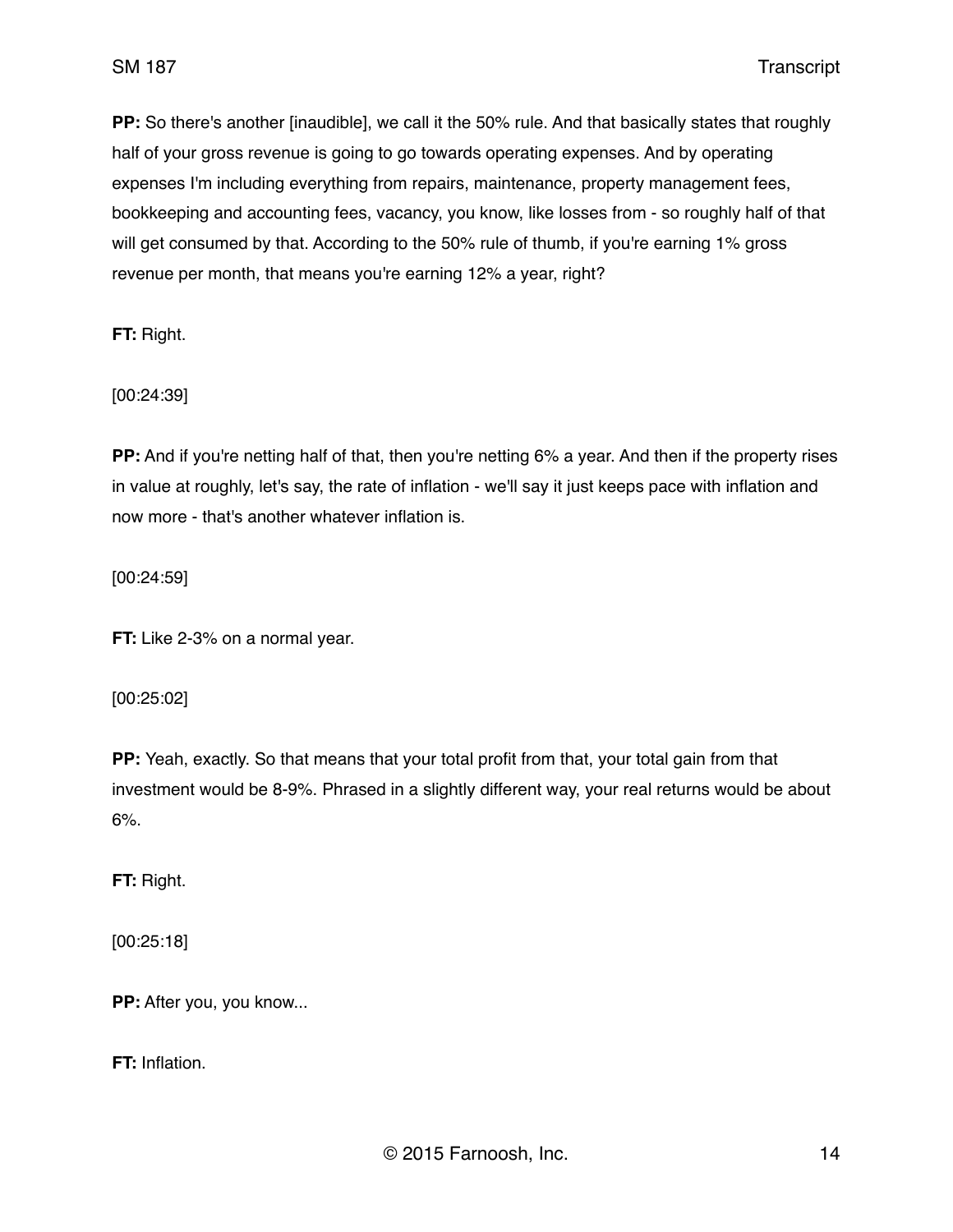[00:25:21]

**PP:** And so that basically puts it on par with the historic performances of index funds over the long run.

[00:25:31]

**FT:** Oh, so now we're getting to the, we've come - I feel like now we're getting to like the "Oh" moment.

**PP:** Exactly.

[00:25:40]

**FT:** What does this all peg to? Oh, index funds! Gotcha!

[00:25:43]

**PP:** [Laughs] And so the thing is if you can't get at least 8-9% over the long term, then why not just be in an index fund instead? And of course there are people who will disagree with that and they'll say, "Well the power of real estate is that you can leverage it so you have higher cash on cash returns." I don't like to really emphasize that because I don't like to encourage people to be "leverage-happy". So I like to look at, "What would the return on this investment be, assuming that it's an all cash deal? How does that compare to an index fund?" And if I'm getting less than the performance of just putting it in a Vanguard fund, I'm just gonna do that!

[00:26:27]

**FT:** Right. And this is all sort of the kind of math that you could potentially do, or at least ballpark estimates before bidding on an apartment. Like you can do the research, you can figure out the market rates for rent, you can figure out just roughly what kind of TLC the apartment will need before it is rent-ready to do this math, right? You don't have to, this isn't something that you would do after the fact.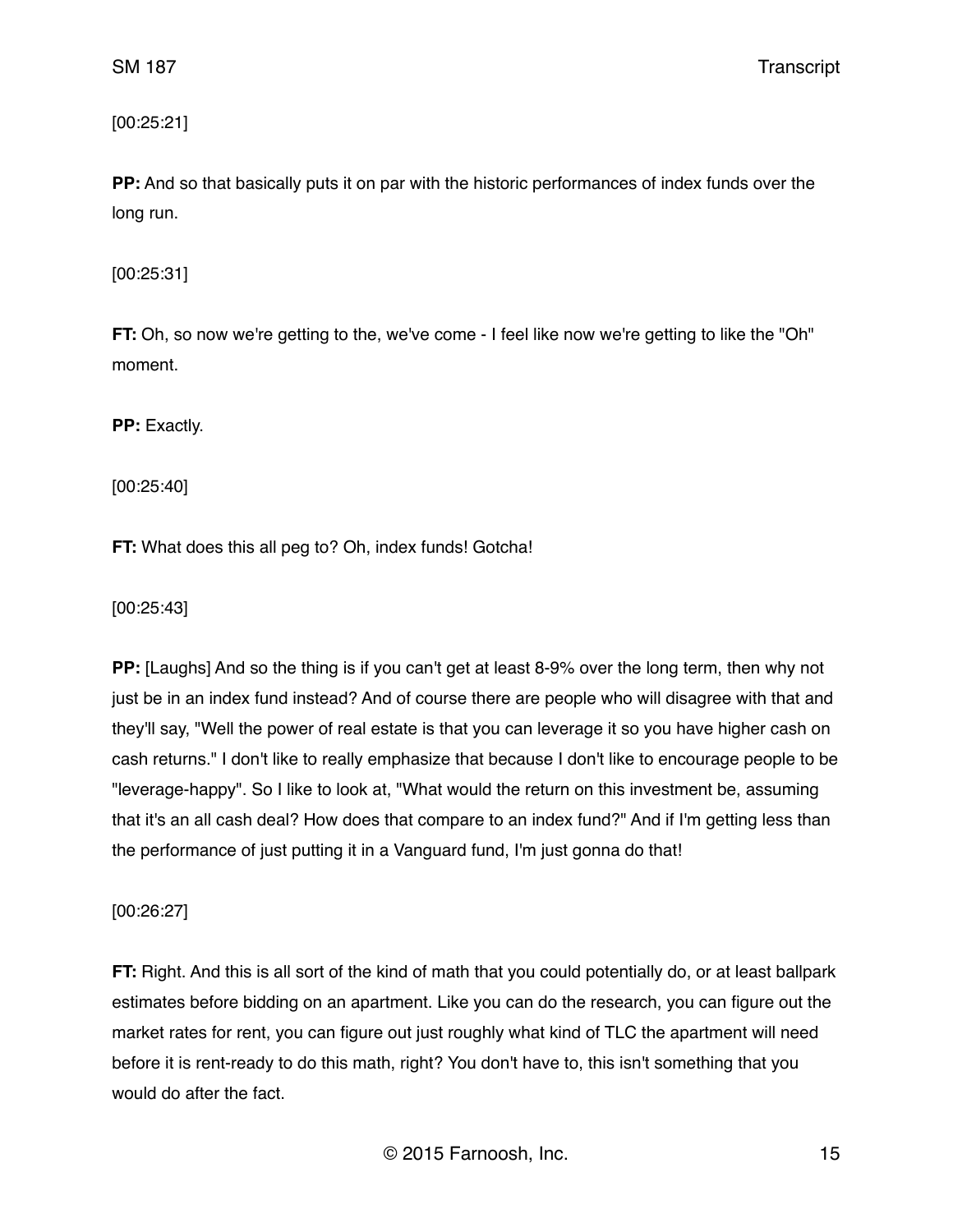[00:26:54]

**PP:** Oh yeah, no you do it right upfront. Once you get serious about a property, then you start really scrutinizing specific numbers. But I mean if you're looking, let's say, in a particular zip code or in a particular neighborhood, you probably already have a pretty good idea of what rents are in that neighborhood. What does a one bedroom rent for? What about a two bedroom? Or a three bedroom?

[00:27:19]

**FT:** Right.

[00:27:21]

**PP:** So right off the bat, you can pretty quickly look at the cost of a property and have a decent idea of whether or not it'll fit the 1% rule. And typically there tend to be certain neighborhoods where you have a lot more properties that fit this, and then certain neighborhoods where you don't.

[00:27:39]

**FT:** Are you primarily getting properties in Ohio or are you going all over the country? All over the world?

[00:27:46]

**PP:** So all of mine are in Atlanta.

[00:27:49]

**FT:** Oh! You moved, that's right.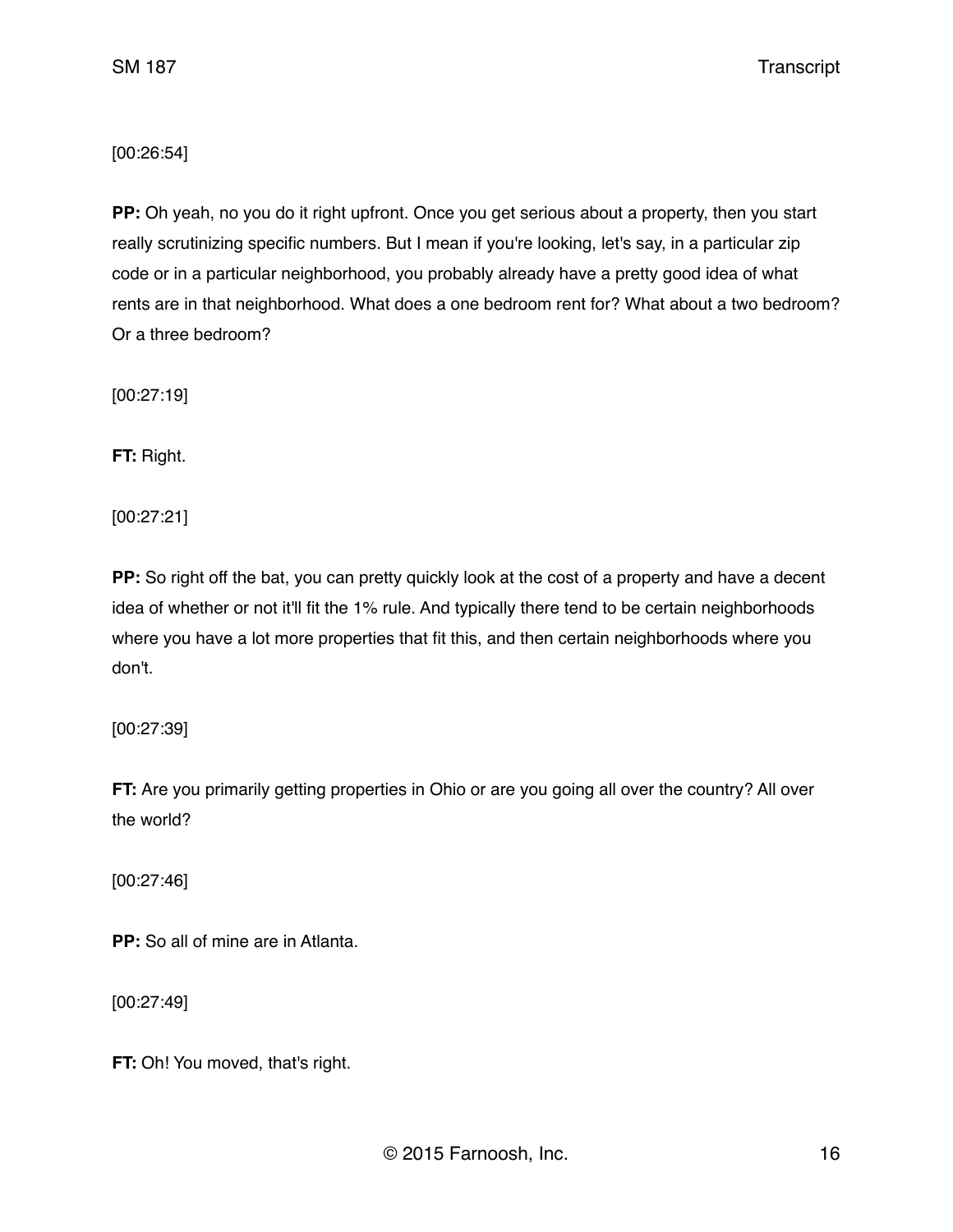[00:27:50]

**PP:** I did yes, so I grew up in Ohio, I lived in Colorado for a about eight years, then I moved to Atlanta. And just recently, I moved to Los Vegas, so I'm a little bit all over the map.

[00:28:03]

**FT:** When I last saw you at FinCon, I think you said you were contemplating Atlanta or San Diego. You really wanted to be near water.

[00:28:10]

**PP:** Yes, yeah. San Diego - I was trying to figure out where to move. That's one of the cool things about being location independent. And I'm like, "Where do I wanna move? I dunno!"

[00:28:18]

**FT:** And Will's okay with all the relocation?

[00:28:20]

**PP:** Yeah, he loves the desert. Loves it! He's originally from Colorado so he's like very happy to be back out west.

[00:28:27]

**FT:** Well I'm so happy for you guys. Sounds like you really found your match, and this is quite the dive into your real estate mind. You're an entrepreneur, right? You don't consider yourself like a blogger first, or real estate investor first? You're really Paula Pant, Entrepreneur, capital "E", and then there's a bunch of things that fall underneath that.

[00:28:45]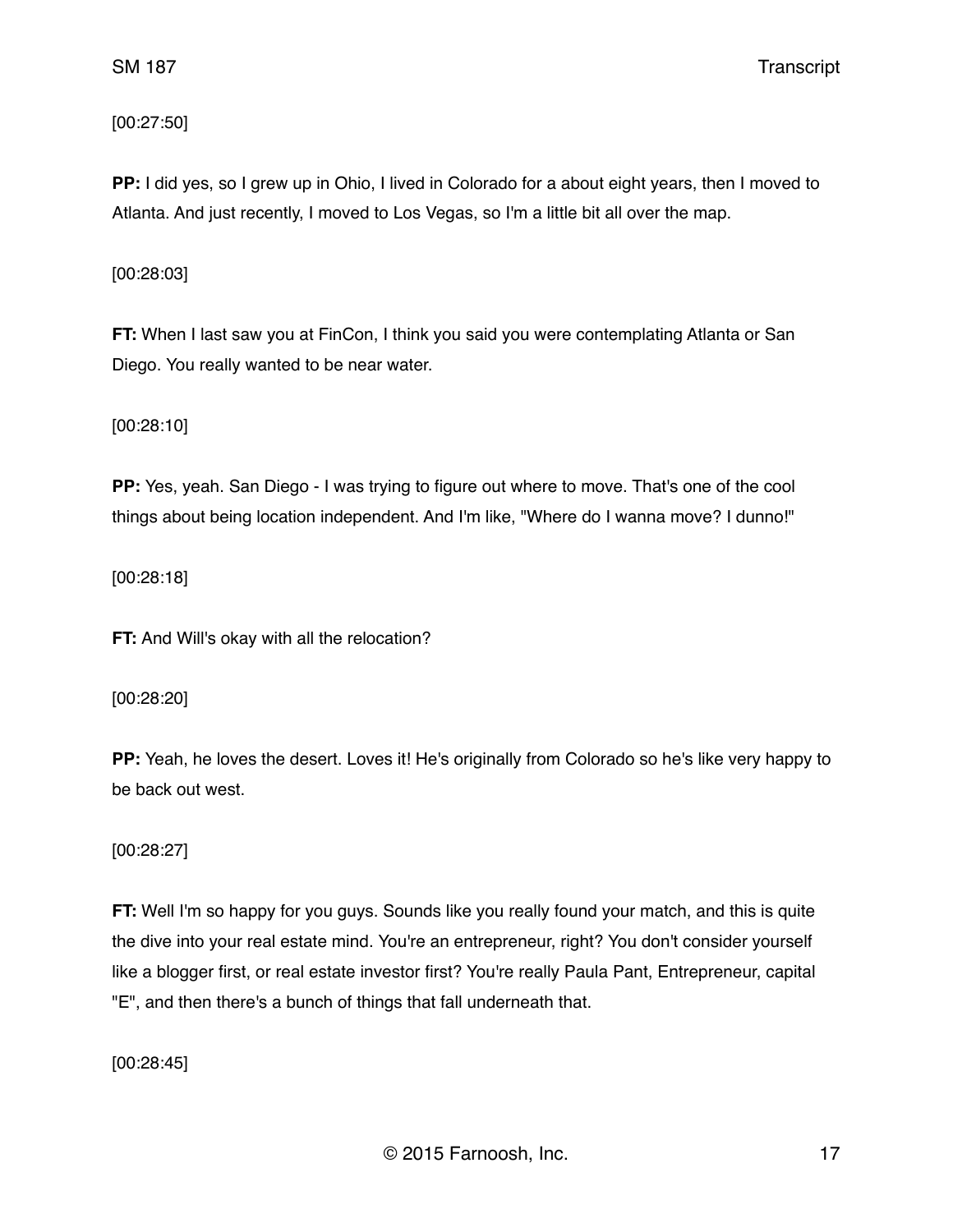#### **PP:** Exactly, exactly. [Sings] "I'm a hustler baby!"

#### [00:28:48]

**FT:** [Sings] "You're a hustler baby!" Let's move on! We've spent a lot of time on that first philosophy question, and that transitioned us into real estate tricks and hacks, which I love. This is why I love the podcast, because while the show is formatted to an extent, I have these sort of canned question, you never know. You never know where the show's gonna take you.

I'd love to learn more about your childhood, Paula, and talking about how you were exposed to money growing up and the question really is: What is your biggest money memory growing up as a kid that you feel was very influential in how you see money today as an adult?

#### [00:29:28]

**PP:** Sure! So this a double-edged sword, right? So my parents were very frugal. We were immigrants, my dad taught classes at the local college, my mom was a stay-at-home mom, and so they had to be very scrappy. There's that word again! And so what my mom would do in order to make a financial contribution to the household in her own way is that she would sit at the dining table with stacks and stacks of newspapers and just sit there, and she would spend hours clipping coupons from all of these papers, and sorting them into different piles based on like store location and expiration date and all of that. She had some very complex system of exactly how to like, how to coupon.

And then she would spend the whole afternoon, literally five or six hours driving from store to store to store, getting bananas at one store, and milk at the next store, and bread at the next one. She knew exactly what was cheapest at which store. She had all of that kind of systematized and stored in her head. And that was one of my first kind of lessons around money because I was always home with her so I was always seeing her do that and she would take me with her. And that was both, it was a mixed lesson, it was both good and bad. And I say, it was good because in the days when I needed to be frugal, and in the days when I had more time than money, I would do - to a lesser extent - the same thing. I would go to maybe two different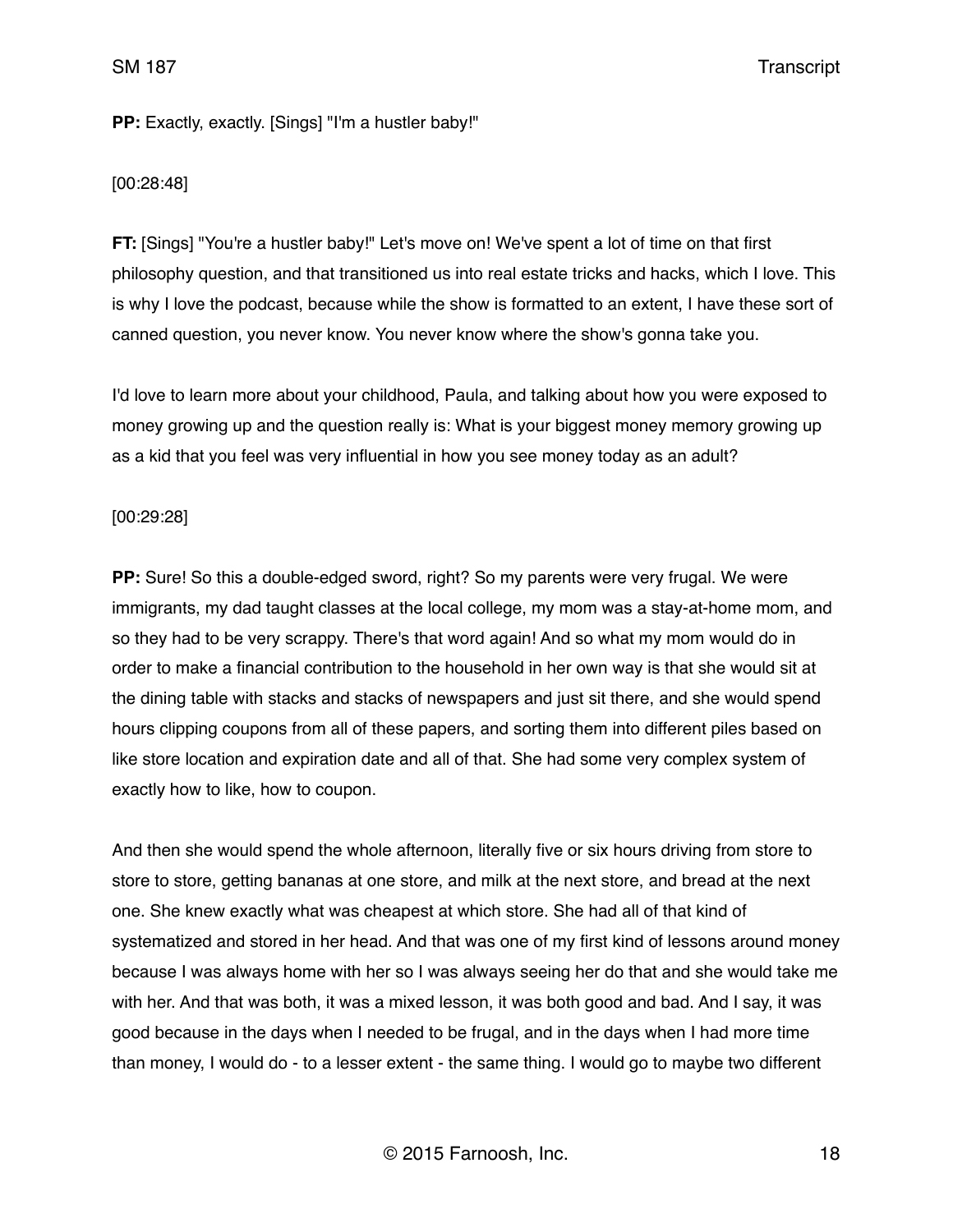stores and I would know what was cheaper at which one. I was always very conscientious about that.

But it was also a mixed lesson because when I became an entrepreneur, I had to let go of that. I had to learn to put a value on my time, and that was extremely difficult because that required un-learning the past 18, the first 18 years of my life of seeing that example.

[00:31:43]

**FT:** Yeah, and because to you it was a very restricting approach to money management, right? It was a very limited approach.

[00:31:53]

**PP:** Right, exactly. Yeah the focus was entirely on, you know, there's - you can earn more or you can spend less. Like at the end of the day it kinda comes down to those two things, right? And the example I saw was always focused around the "spend less" side of the equation. And in one sense that's good because it's nice, it's good to be conscientious about what you're spending. On the other hand, it was difficult for me to learn the power of focusing on the "earn more" side of the equation. And I've really had to force myself to focus on that. And that's a big part of why I talk about that a lot on Affordanything.com, it in part I'm speaking to my younger self.

[00:32:41]

**FT:** Yeah, yeah. And you're keeping yourself in check [Chuckles] in a way.

[00:32:45]

**PP:** Exactly!

**FT:** "Don't fall back on these couponing ways Paula!"

[00:32:50]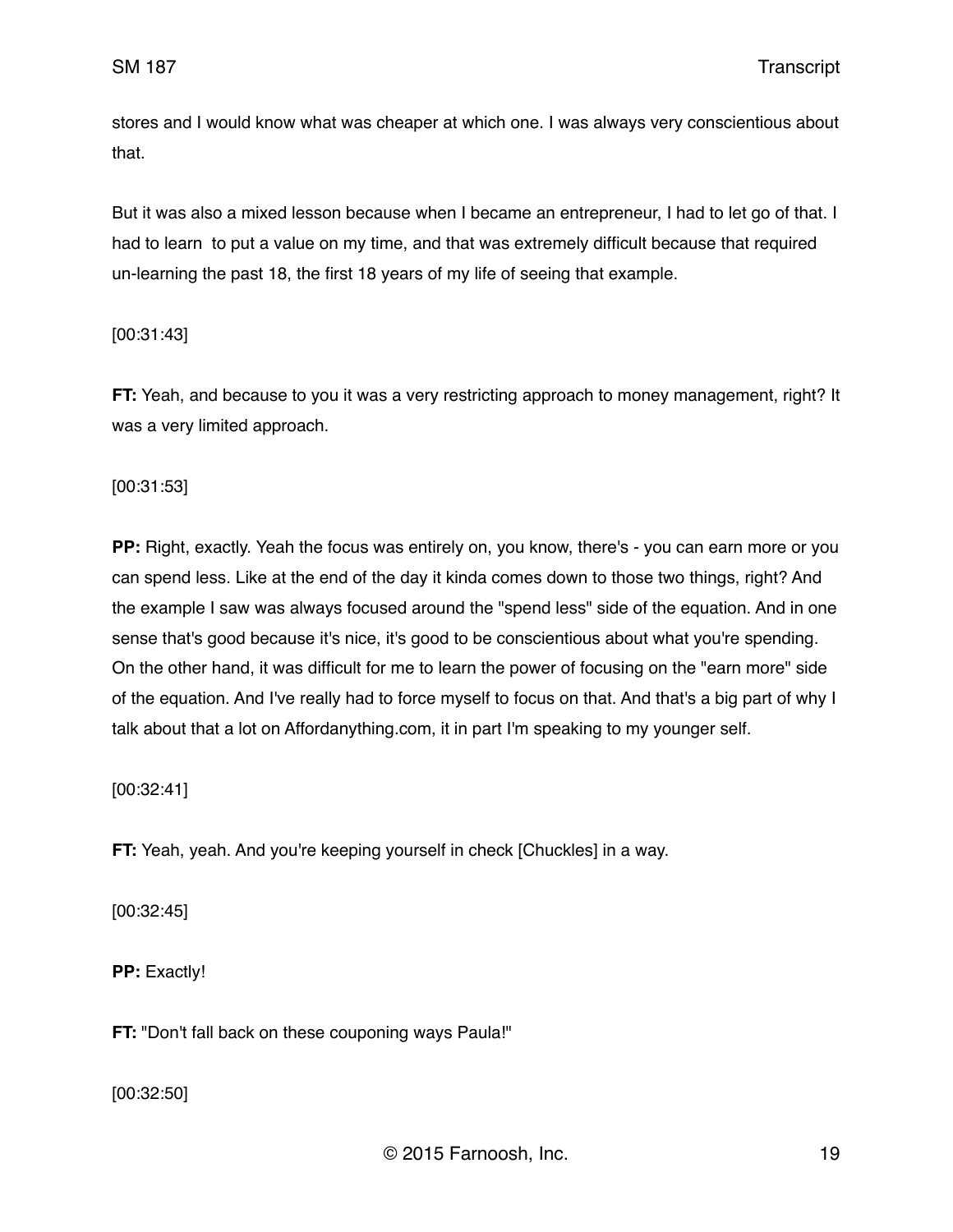# **PP:** Exactly! [Laughs]

[00:32:51]

**FT:** Well what's been your biggest failure? Would you even say you had a failure, a financial failure? Or to a lesser degree, maybe just something that you regretted, or a misstep. Maybe your first rental property, you weren't getting 1% a month [Both chuckle] in rent? You learned that the hard way. What is an example of something in that category?

[00:33:12]

**PP:** Sure. Well so when I was saving up to go travel, back in the days when I was the newspaper reporter, that was during the height of, that was when the bubble was good. That was when the market was just on a bull run, and everybody was feeling rich and that time you could just sort of throw money into the market and it would like explode and make these big gains. And so I treated the stock market like it was a high yield savings account. I didn't everyone said, "Risk is tied to reward," and when I would hear that sentence I was like, "Reward?"

[00:33:55]

**FT:** [Laughs]

[00:33:56]

**PP:** "Did you just say reward?" [Both laugh]

[00:33:58]

**FT:** Did you say that there's only upside and no downside?

[00:34:01]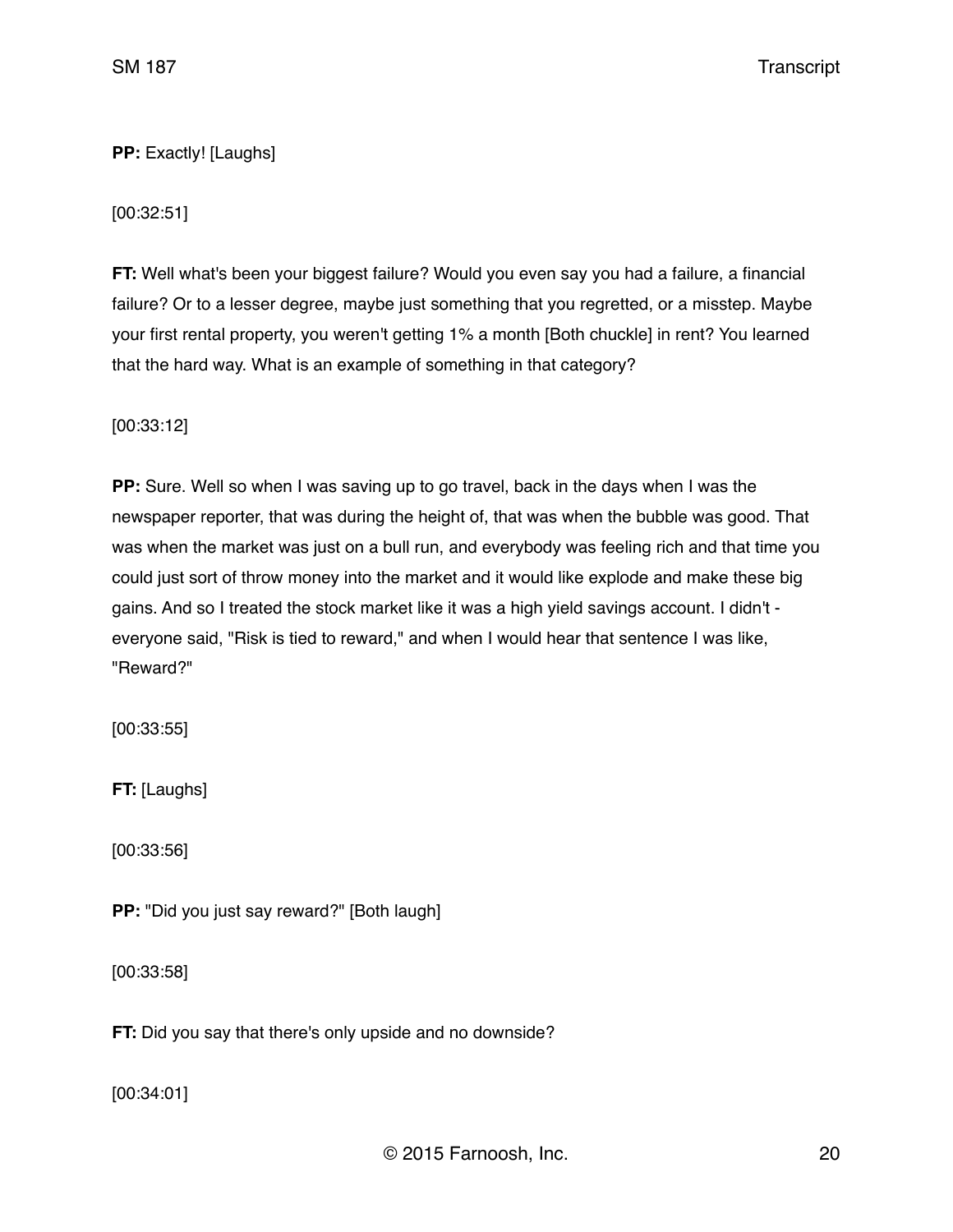# **PP:** [Laughs] Exactly!

# [00:34:03]

**FT:** Well, our good friend, Jeff Rose, a CFP and a blogger, doesn't like index funds and, he was not a guest on my show yet, although I should probably get him on the show and question him about this. But since you're such a fan of index funds, give your take on why, like if you had to be debating with Jeff, even though he's not here, why do you like index funds so much, and what about this hate on index funds that's out there?

### [00:34:28]

**PP:** Well so I will say that I am way too lazy to actually study individual stocks. And I admire the people who do, but to really take the time to understand an individual stock, that's a part-time job. That's it's own side hustle because you've gotta read the quarterly earnings reports, and you've gotta read the balance sheets and really understand what you're going into, what you're investing in. And if you're willing to take that time to do that, if you're willing to make that a job, then that's great. But if you're not, then it's better to just put your money in a diversified basket of funds. And so if that's what you're gonna do, then you've got kind of two choices: Mutual funds, or index funds. And I'm using index funds as sort of a catch-all term that also includes ETF's or exchange traded funds.

**FT:** Right.

[00:35:25]

**PP:** So if you're choice is between actively managed funds like an actively managed mutual fund, versus a passively managed fund, there's no statistical data to support the idea that actively managed fund outperform. So that's basically a fancy way of say, "You're paying additional fees for no additional benefit."

[00:35:47]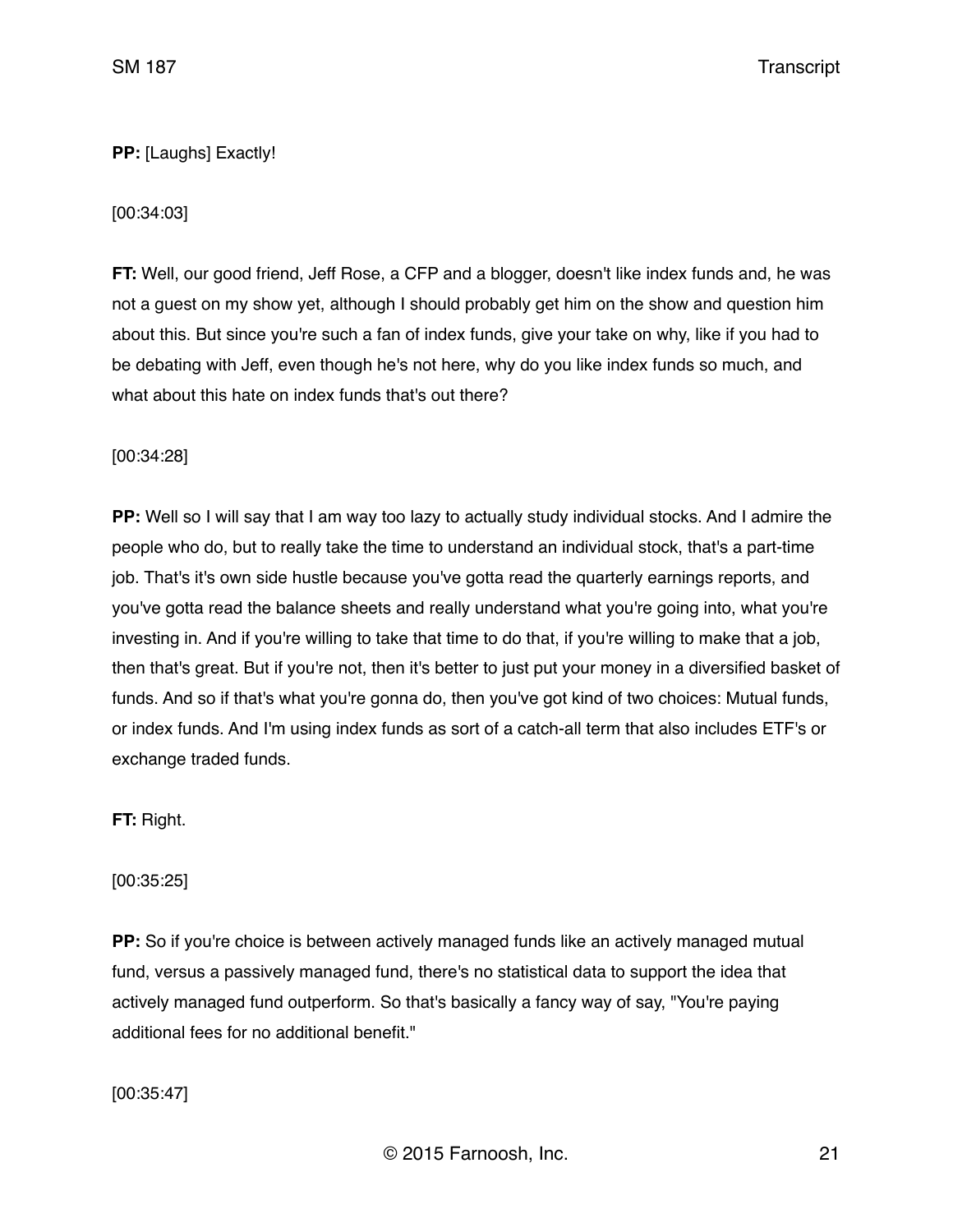**FT:** Right, right. And I totally agree with you, and now thinking about it, the only people that I have known to be really supportive of actively managed funds are people who are professional financial planners or advisors or investors. So they are doing this full time, and perhaps can and have the bandwidth and the knowledge and the experience and the interest to do so for themselves and their clients. But like, you and I, we got stuff to do.

[00:36:16]

**PP:** Yeah!

[00:36:17]

**FT:** We got things, we gotta take names, and travel, and buy investment properties. So when I say "we" I mean "you".

**PP:** Yeah! Places to go and people to see.

[00:36:25]

**FT:** Yeah [Laughs], places to go, people so see. Exactly. So I'm also for index funds, and I like the digression here cause I think it's important as we are talking so much about, you brought it up, so I'm gonna ask and I'm asking about index funds. So success, Paula, your So Money Moment. What was it? What happened? Let's do a little humble brag.

[00:36:48]

**PP:** [Laughs] A financial success that I had.. Saving up for that trip was probably like my first and biggest financial success. And I know that might sound weird because I've had, in terms of raw dollars, I've had bigger successes since then with the investment properties and with, you know. But that initial success of just saying, setting a goal and then achieving it, gave me so much confidence especially at that age. Yeah that was just invaluable.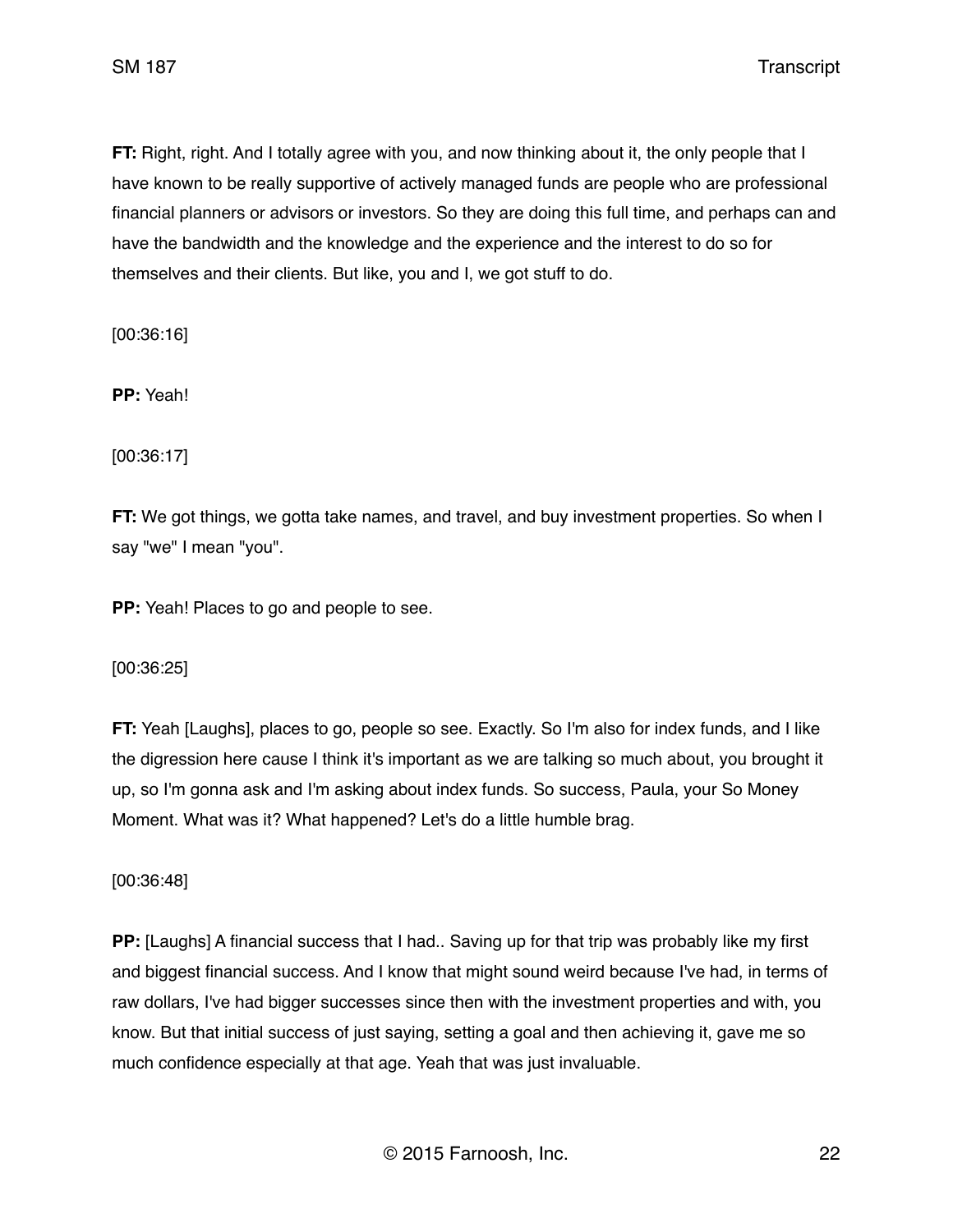[00:37:23]

**FT:** Alright, let's talk about a habit now. Let's transition and share one of your, I assume you have a couple or a few, but your favorite habit that correlates to financial success for you.

[00:37:36]

**PP:** Tracking my net worth.

[00:37:38]

**FT:** And how do you do that? Do you use a special app or tool?

[00:37:42]

**PP:** I'm super old-fashioned. I use an Excel spreadsheet.

[00:37:46]

**FT:** I like Excel too, I took a course in Excel in college, so I feel like I have to put that to use.

[00:37:52]

**PP:** Yeah! Yeah exactly. Excel is great! I'm not like as good at it. You know, you mean like Engineers who can do all these like crazy fancy things with it, and I'm like, "Uh, I can add and subtract guys."

[00:38:06]

**FT:** I'm going through a little bit of a, so right now we're renovating and I'm pouring a lot of money into this renovation project, and all of the ancillary costs including the sublet, the movers, the storage, the eating out because we don't really have much of a setup here in the sublet, and seeing my bank account like just go down, down, down, down... And I'm just like, "Okay, I know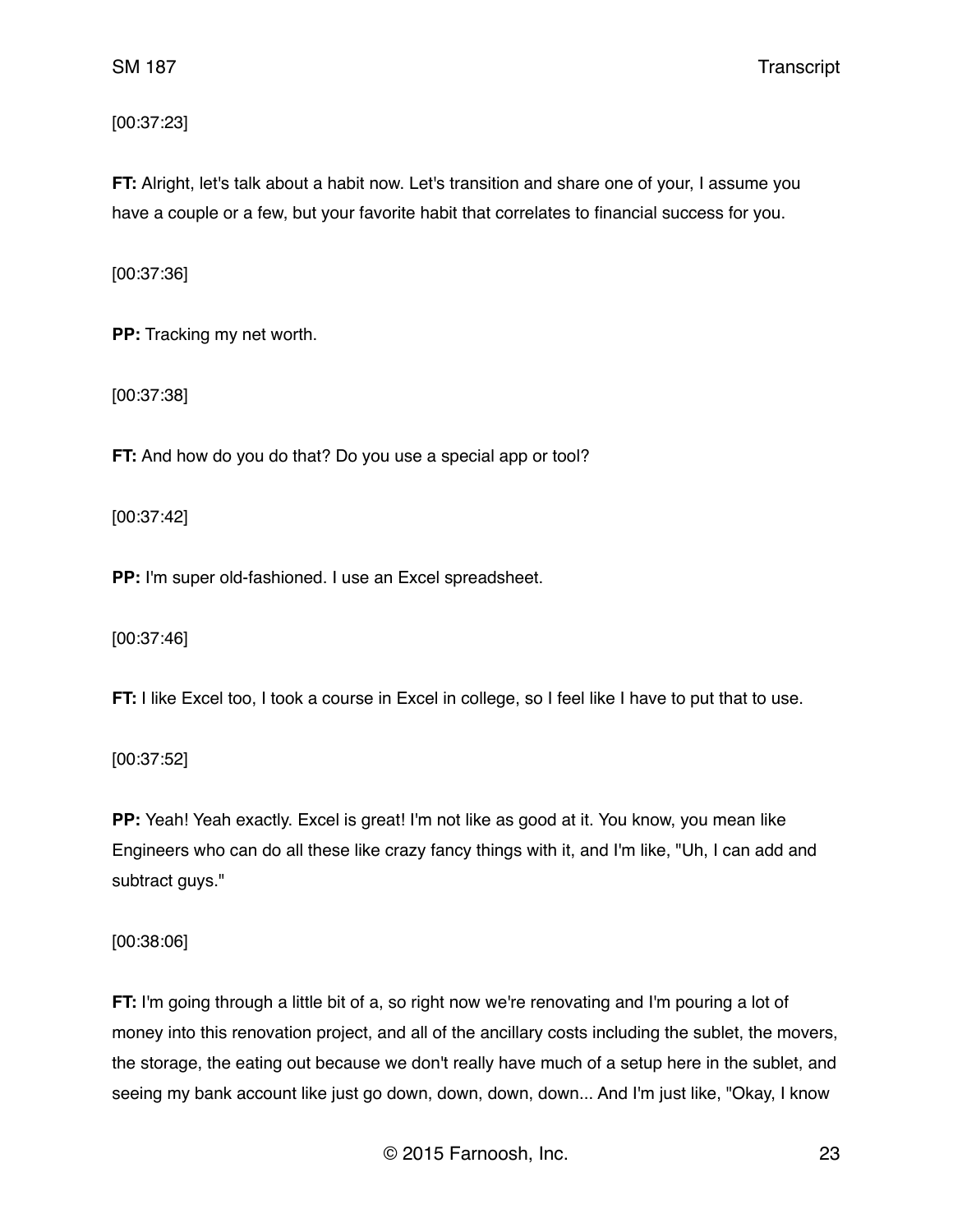this is in the long run gonna pay off cause when we sell the place it's gonna be worth a lot and we're gonna also not, we're gonna enjoy the home too. We're not gonna have to move, we can kind of buy our time here in Brooklyn at a much more affordable rate than like building or going into a higher, a bigger house and spending lots more." So I'm checking my net worth, and I'm just like, "Oh no!" But give me some reassurance Paula, cause you're the real estate guru.

I mean, my friend once said to me, "Farnoosh, what's the point of having money?" I mean, I get pleasure of just seeing my money sit in the bank account. That's me!

[00:39:12]

**PP:** Yeah! I do too.

[00:39:13]

**FT:** I know! And she's like, "You work hard for your money not so that it can just there. And just to an extent, you shouldn't have so much money sitting there." My financial advisor she's like, "Do something with this cash!" But I have this phobia, like I have money in investments and I feel like I'm doing enough in those categories, but I like having the cash on hand. Like if I could keep my cash under my mattress [Laughs] - I wouldn't, but you know what I mean? Like I like knowing, it's like a security blanket for me. But I have to just trust that this investment with the real estate project that we're going through is going to pay off.

[00:39:48]

**PP:** Yeah, you know I mean there is a certain, there is a wisdom in allowing yourself to enjoy your money. Money is a tool, at the end of the day that's all it is. There are all of these clichés like, "Money can't buy happiness," or, "Money is the root of all evil." And they all, in my opinion, kinda miss the point because a hammer is not evil, it's just a tool and you can use it to either build a house or smash your thumb. And that's exactly what money is like. It's just a tool, no different than a hammer or anything else. And so if for you, you can buy some peace of mind by knowing that you have cash in your bank account, there's value in that. There's value in the fact that you can sleep more easily at night, knowing that you have that. I mean, that being said,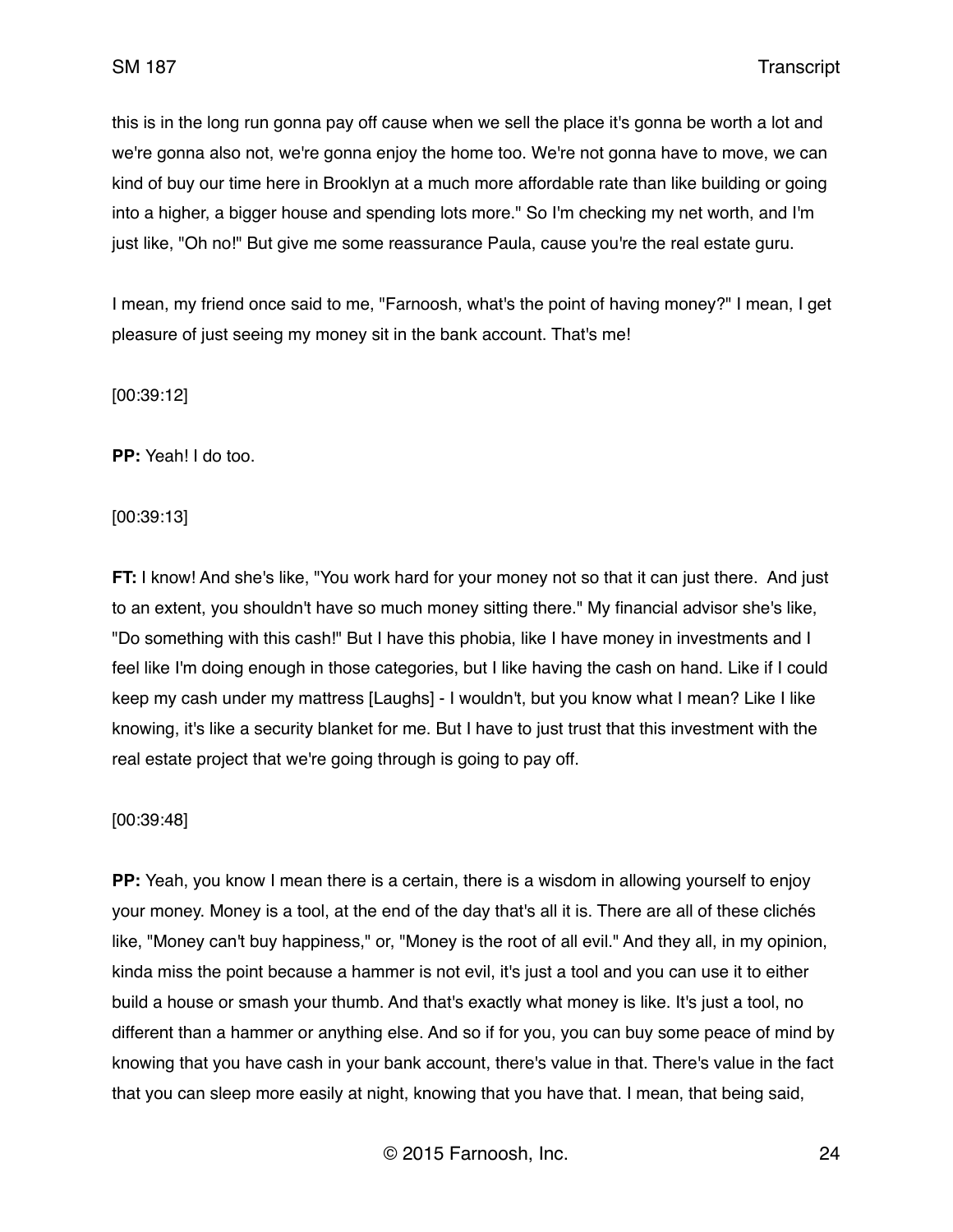obviously you shouldn't have too much cash. You should be in investments and things of that nature. And you should also spend some and allow yourself to enjoy it.

[00:40:53]

**FT:** Oh I do! Don't worry about that. A little too much sometimes. But yeah. Totally get what you're saying, I know. It's just I think seeing so much of it disappear within such a short period of time [Both laugh], but I'm like, "What else am I gonna do with this money?" It would've just gone to spend more money on dinners and I wouldn't have realized how I spent it over the next couple of years. Instead at least I know, this is the money that I spent on this big project, and emotionally at least, it will be a big payoff. Psychologically it'll be a big payoff, and I trust that financially it will also be a big payoff when we go to sell.

Let's do some So Money Fill in the Blanks!

[00:41:33]

**PP:** Let's do it!

[00:41:34]

**FT:** Let's do it! Okay, so Paula: If I won the lottery tomorrow, the first thing I would do is \_\_\_\_.

[00:41:41]

**PP:** Buy a bunch of apartment complexes.

[00:41:43]

**FT:** [Both laugh] Yes you would! Is there a particular part of the country that you're eying on, or you're interested in as far as real estate? Where are the opportunities?

[00:41:55]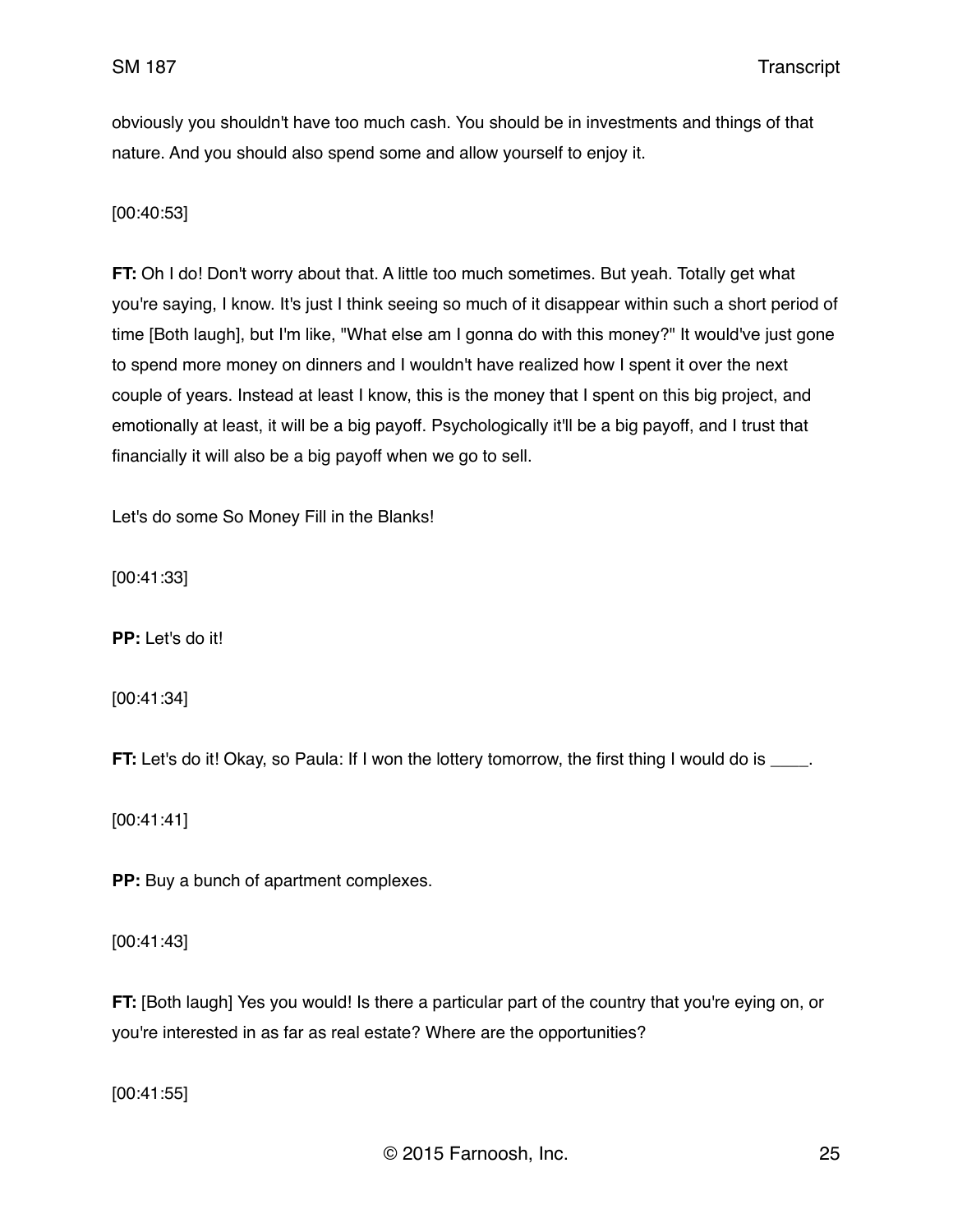**PP:** I love the mid-west, the south and basically all the inland communities. The coasts, both of the coasts, tend to be a little more expensive but there are so many opportunities in Charlotte, Atlanta, Birmingham, Arizona, Nevada, some parts of Ohio. There's just so much going on! Southern Idaho, there's a lot. Like opportunity is not the missing ingredient here! [Chuckles] If I had the capital I would be like purchasing apartment complexes everywhere!

[00:42:43]

**FT:** Yeah, I mean just here in Brooklyn, we've got three complexes going up on my street alone.

[00:42:51]

**PP:** Oh nice!

[00:42:52]

**FT:** They estimate 5,000 new families in the next couple of years.

[00:42:55]

**PP:** Wow!

[00:42:56]

**FT:** 5,000, and we have one school. One public elementary school in our district, in our little zone. So I'm curious to see what's gonna happen with that. They've gotta build more stuff and resources. At least a grocery store! more grocery stores please!

[00:43:10]

**PP:** Wow! Yeah.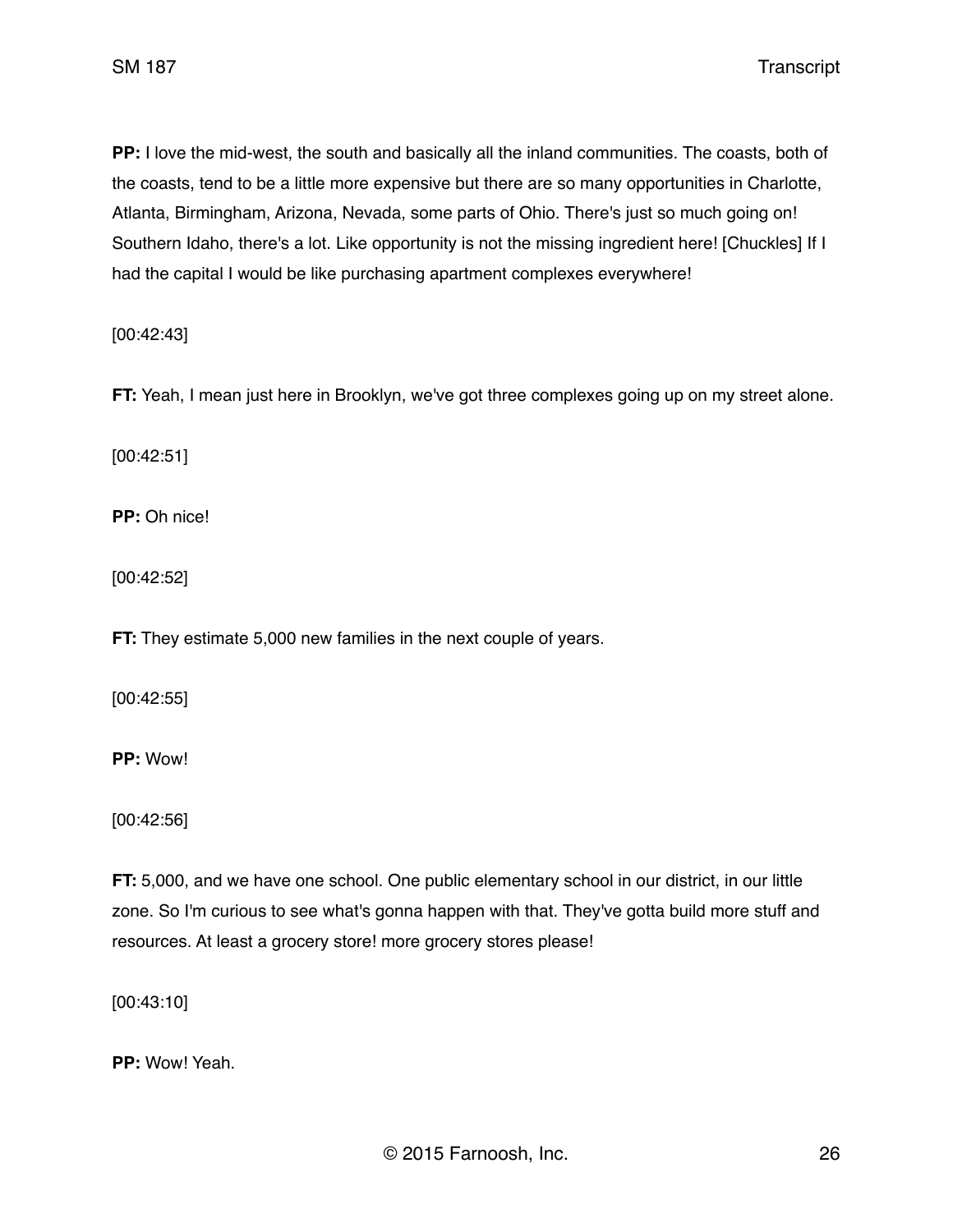[00:43:12]

**FT:** In case any Brooklyn developers are listening to this podcast! Awesome.

[00:43:15]

**PP:** You know, with my \$100 million Farnoosh, I would build a grocery store there.

[00:43:19]

**FT:** Oh thank you! And I would be a patron. [Both laugh] The one thing that I spend on that makes my life easier or better is \_\_\_\_.

[00:43:28]

**PP:** Well okay, I'm probably not supposed to say this, but having an assistant.

[00:43:33]

**FT:** Why are you not supposed to say that? I have an assistant!

[00:43:35]

**PP:** [Laughs] Well I realize it might like sound alienating to some listeners or sound all highfalutin or whatever, but wow! It's completely changed my life. I divide my entrepreneurial life into the pre-assistant versus post-assistant era.

[00:43:54]

**FT:** And what's the biggest difference? Time? More time on your hands?

[00:43:57]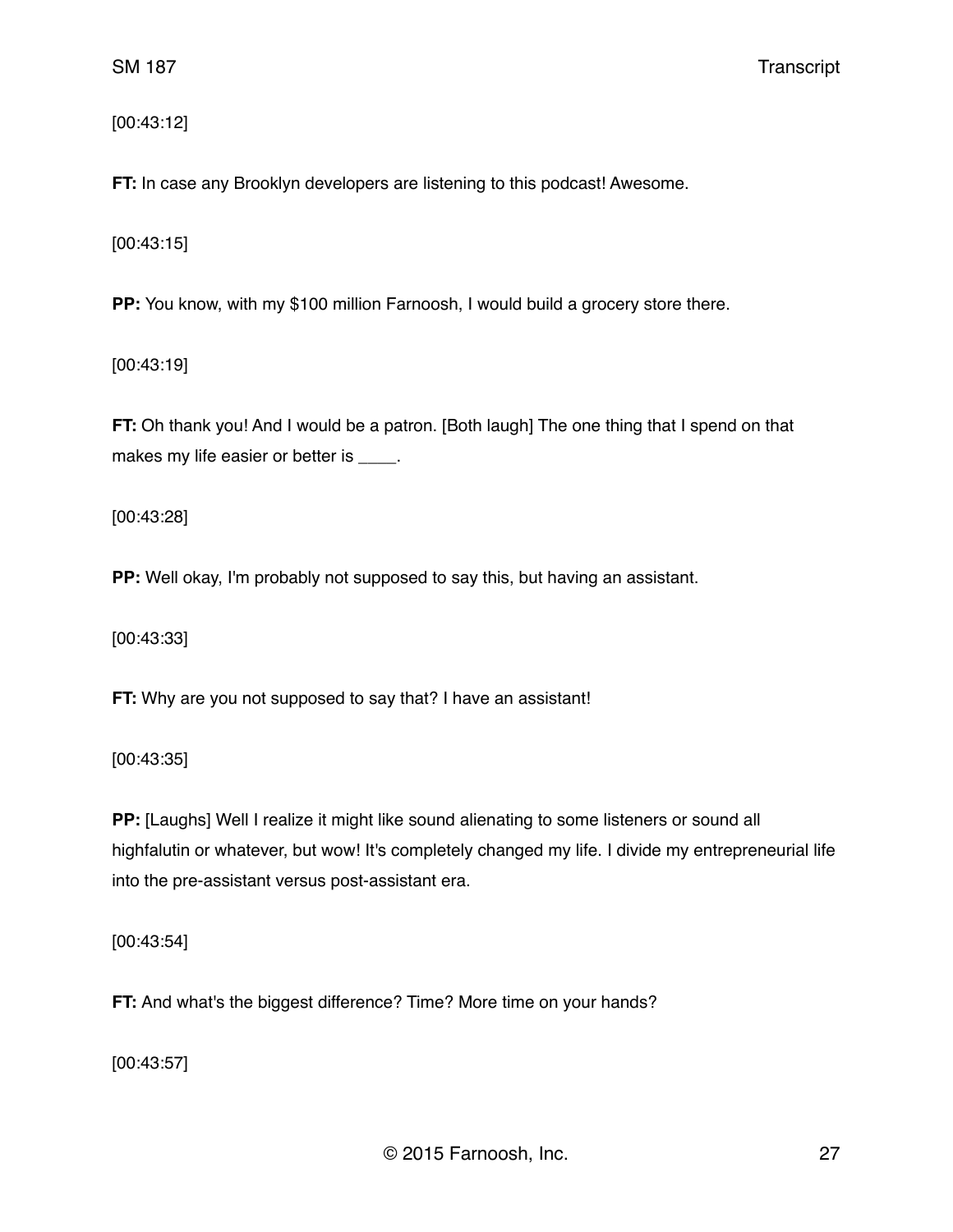**PP:** Time! Absolutely. Time, and I kinda touched on how tough of a lesson this was for me to learn, but time is your most valuable asset. You can always have more money, you can never get more time. So value it! We treat money as though it's precious, and time as though it's infinite.

**FT:** To be wasted.

[00:44:21]

**PP:** Yeah, exactly.

[00:44:23]

**FT:** Oh yes, yes. I was just telling my husband yesterday, "If I was only a morning person," and maybe it's just the story I tell myself, like, "I'm not a morning person, so there's no way that I could get up at 5 AM and do a workout." I feel like the days that I do wake up early because I went to bed at like 7 o'clock the night before and my body just has had enough sleep and it wasn't so intentional, I get so much done! I write, I run, I run errands. By 8 o'clock I feel like I've done more than I did, I would've done had I woken up at 10 or 9, or 8. I'm not getting up at 10 AM, I'm just saying [Both laugh], that was a bad example. But oh man, I wish I could just get my body up sooner. I need to get my body down sleeping earlier. That's what has to happen.

[00:45:07]

**PP:** Yeah, well actually I just made that transition, and you know how I did it?

[00:45:12]

**FT:** Tell me?

[00:45:13]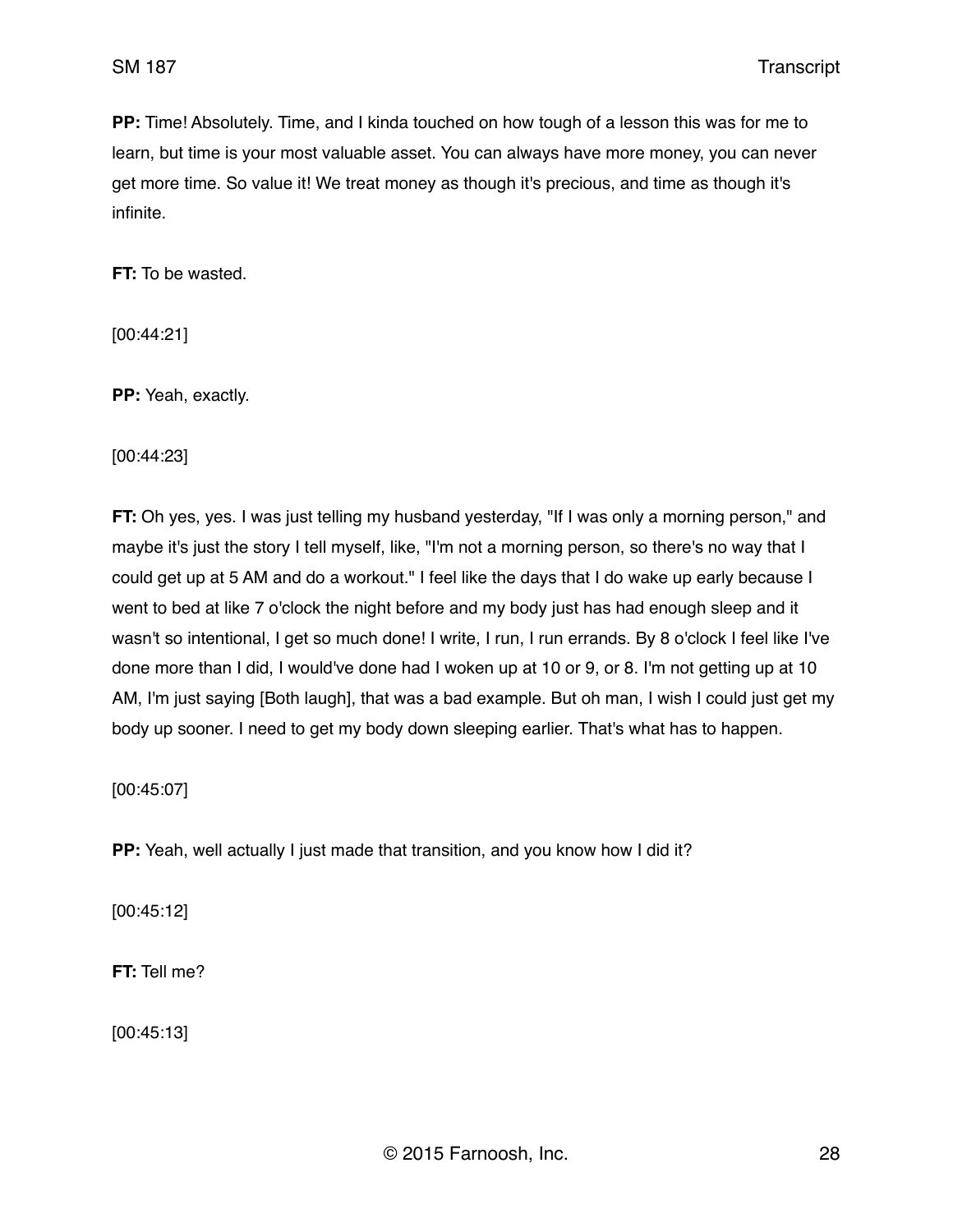**PP:** I moved to the west coast, and so my body is still adjusted to Eastern Time, so I naturally wake up at like 6 in the morning.

[00:45:23]

**FT:** So you literally moved. Okay, I don't think I could do that! Although, I know what you mean. Cause when I visit my parents out in California, that is one benefit, is a get up early. Course I'm all screwed up when I get back home.

[00:45:38]

**PP:** Yeah.

[00:45:40]

**FT: But, alright. I'll...** 

[00:45:41]

**PP:** You know what you could do? Just go spend some time in Europe, go on like a vacation.

[00:45:47]

**FT:** Jet lag! Just get some jet lag!

[00:45:49]

**PP:** Exactly! [Both laugh] Go spend like two weeks in France, and then when you get back you'll still totally be adjusted to that time zone. And then just stay adjusted to that time zone.

[00:45:59]

**FT:** Yeah, and then somehow get off all coffee and then just do that.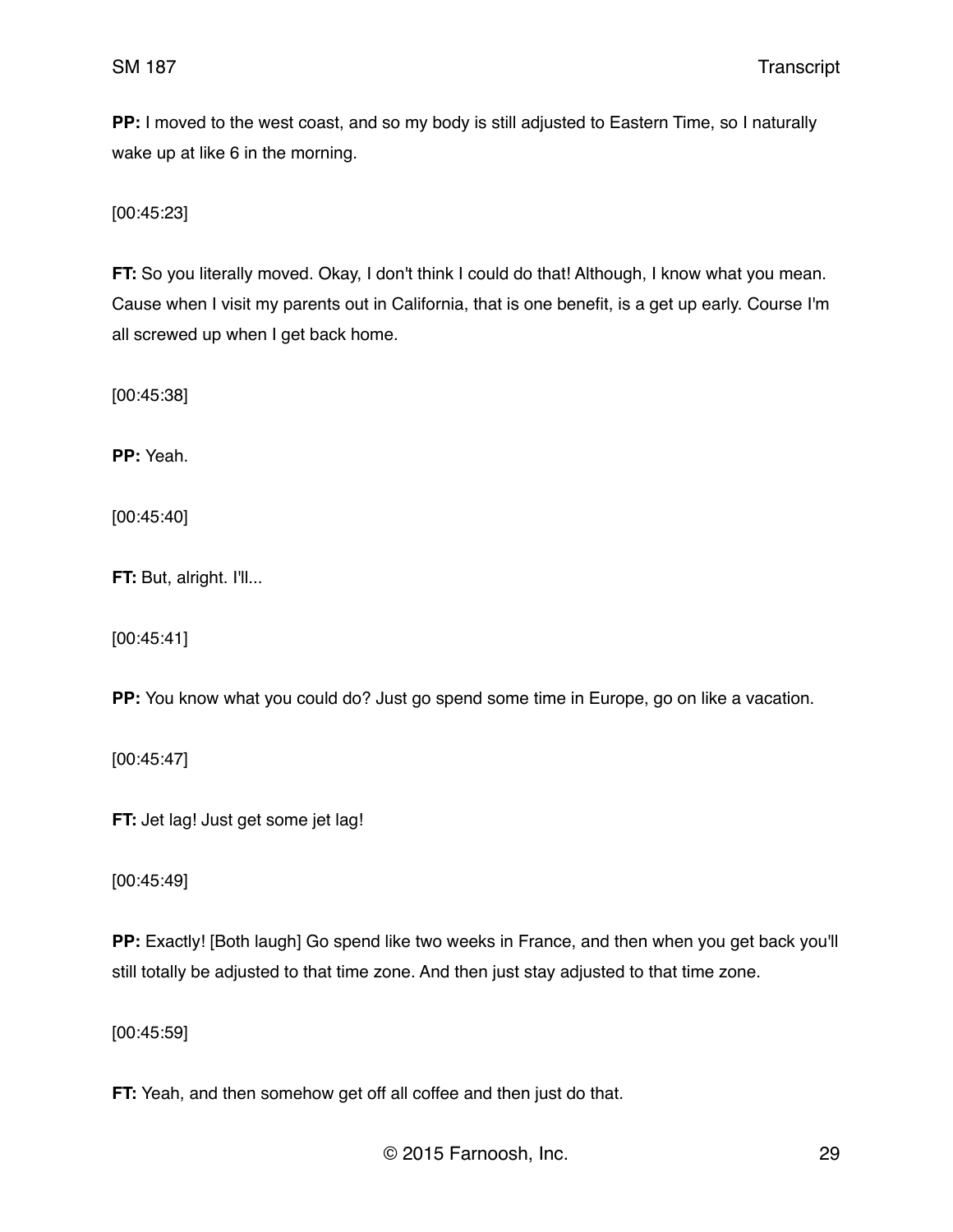[00:46:03]

**PP:** [Laughs] Oh now, stay on the coffee.

[00:46:05]

**FT:** Stay on the coffee? Okay! Let's go on to our next fill in the blank question. My biggest guilty pleasure that I spend a lot of money on is \_\_\_\_\_.

[00:46:14]

**PP:** Travel! I mean, you saw how I just justified a trip to France, didn't you? [Laughs]

[00:46:19]

**FT:** Yes! More sleep! Better sleep hours. And also that the Euro is very, very good right now.

[00:46:26]

**PP:** Yeah, the Euro's doing great. Yeah this is the time to go.

[00:46:30]

**FT:** I know a lot of people that are doing just even four day trips to Paris and coming back.

One thing I had wish I had known about money growing up - and you kinda touched on this earlier - is \_\_\_\_.

[00:46:42]

**PP:** Is that you can make more of it. So don't freak out if you lose some, either through a bad spending decision or through a bad investment. It's okay, there will be more.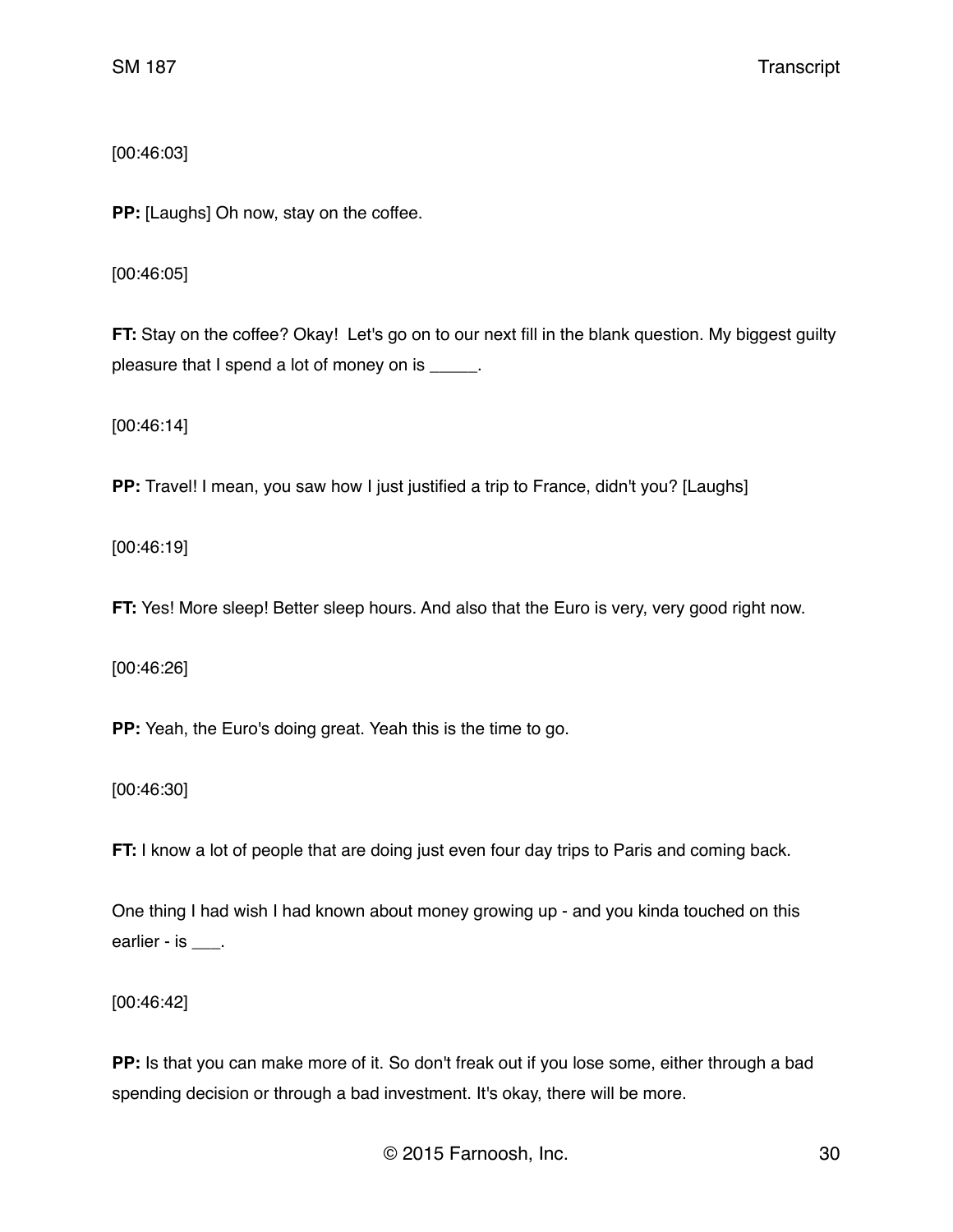[00:46:59]

**FT:** There's more where that came from, indeed. When I donate money I like to give to \_\_\_\_ because \_\_\_\_\_\_.

[00:47:06]

**PP:** So lately I've been interested in disaster relief, and particularly the Nepal earthquake. So in April there was a huge earthquake in Nepal. The death toll is somewhere around ten thousand people.

[00:47:22]

**FT:** Oh my gosh.

[00:47:22]

**PP: And..** 

[00:47:24]

**FT:** How was your family over there?

[00:47:25]

**PP:** Oh they're fine. They're totally fine, fortunately, but it's estimated that one in every 10 houses were destroyed. So about 10% of the houses in the country. So yeah, so Nepal is going through a very tough time right now.

[00:47:42]

**FT:** Great. That's good to hear. Are you planning to travel back there any time soon?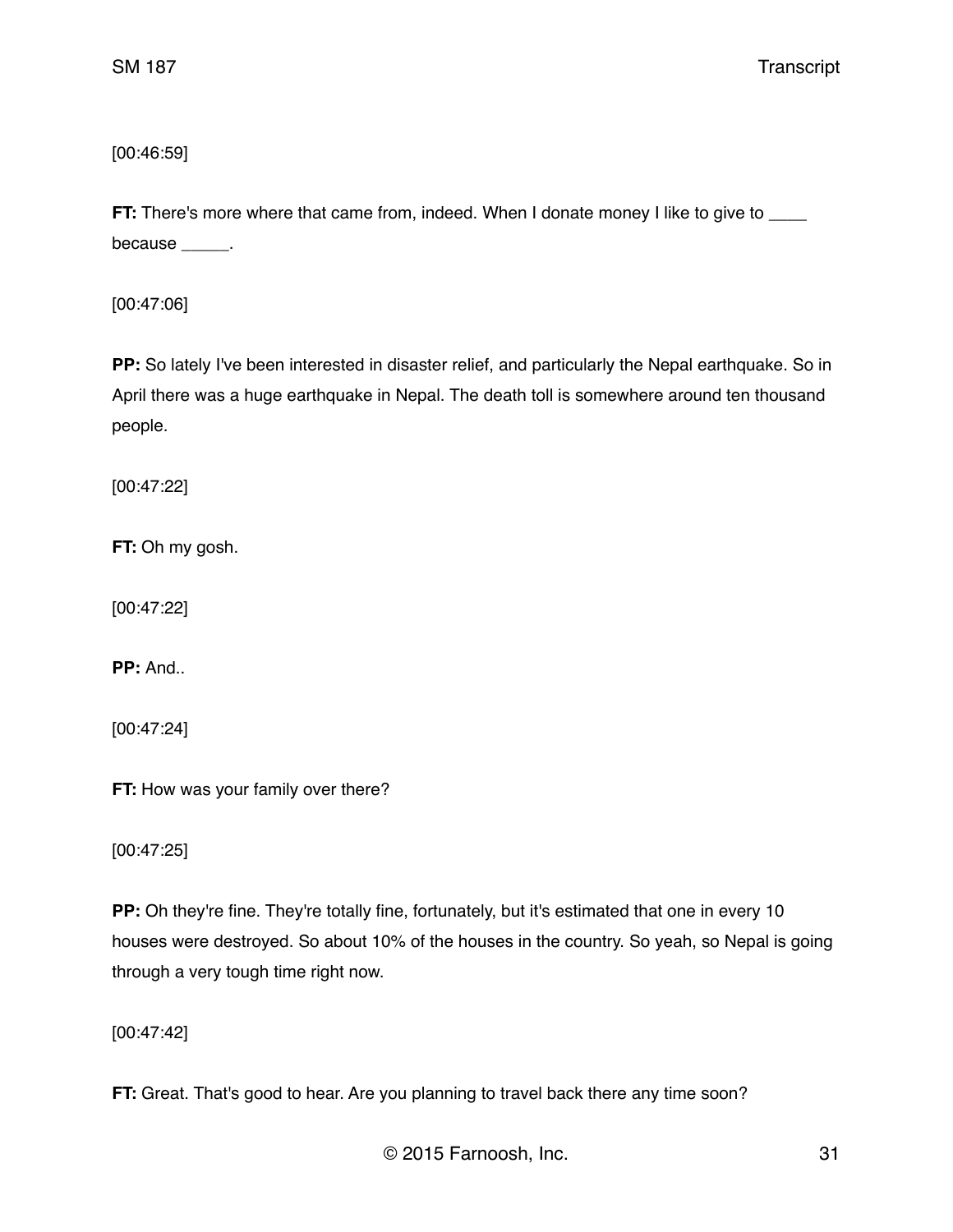## [00:47:47]

**PP:** Yeah, well I was thinking about maybe going there in the fall or winter. I don't have any, I don't have the ticket booked yet, but I would like to get back there pretty soon. And I have a cousin who is, she's there right now, and she runs a very small non-profit group and so she's there, kinda boots on the ground every single day, trying to get supplies, glucose water is the big thing. Like if you can get people glucose water you give them another day.

**FT:** Wow.

[00:48:18]

**PP:** So, you know, she's trying to get that out to particularly the villages, where there are big landslides and so access to these villages has been cut off because the landslides have covered the roads and so it's just very hard to get relief aid to people in remote areas.

[00:48:38]

**FT:** Alright. That's so good of you. Alright, we are almost wrapped here. And before we go, I can't wrap this without asking you this question or having you finish this sentence.

I'm Paula Pant and I'm So Money because \_\_\_\_\_.

[00:48:54]

**PP:** I am Paula Pant and I am So Money because I don't let money concerns stop me from living the life of my dreams.

[00:49:03]

**FT:** High-five Paula!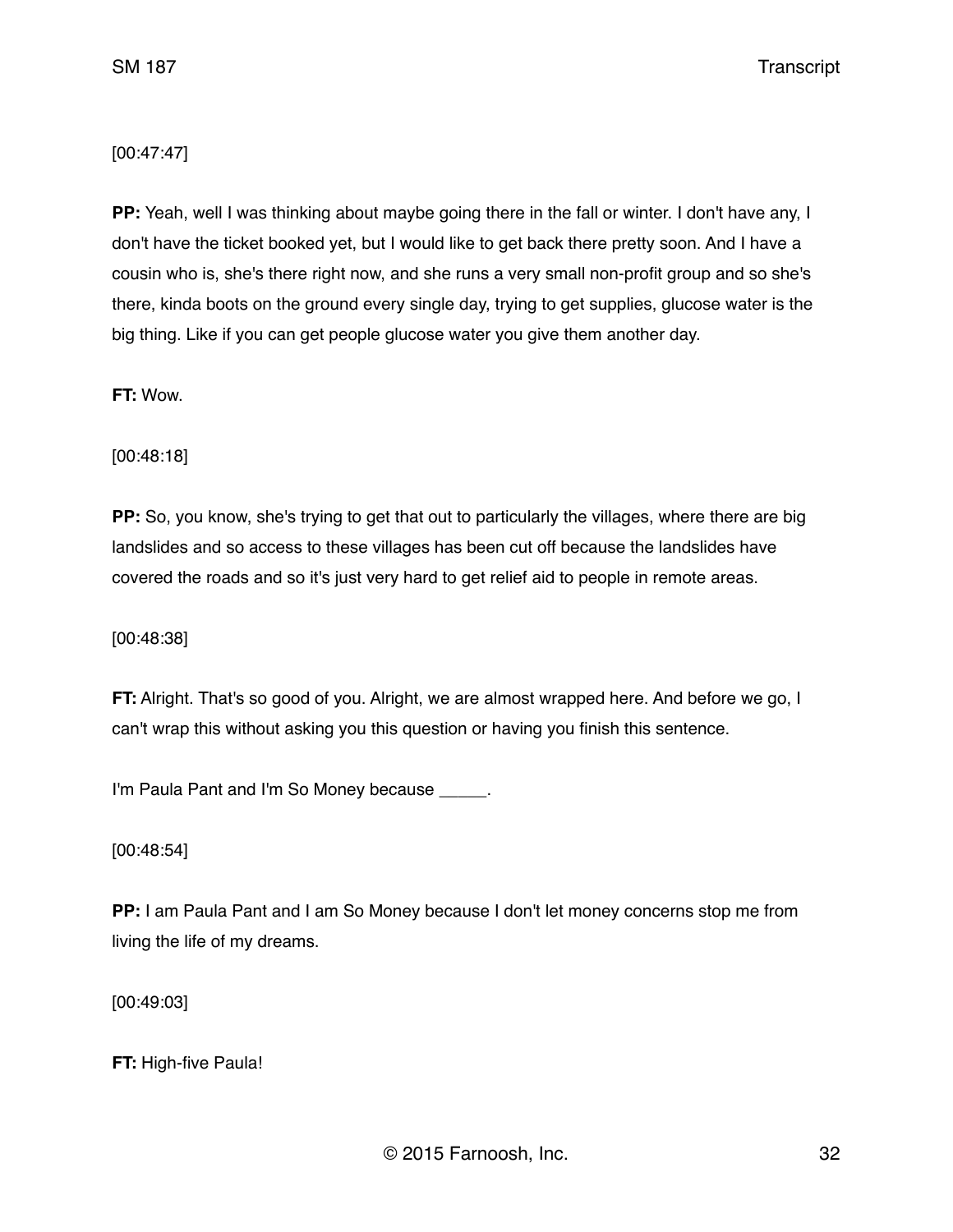**PP:** [Laughs]

#### [00:49:07]

**FT:** I love that you just, you really brought it to this interview. I love when guests come prepared, excited, passionate, good storytelling, you did all of the above and more. And also, I'm proud to say, you are a fan-favorite around here. So listeners, I'm giving you Paula Pant. If you have other bloggers you'd like to hear from, or other interesting people that you'd like to learn from, let me know cause that's what I'm here for. I'm here to connect you with the people that you wanna hear from. And Paula thank you so much for joining us and being so generous with your time.

[00:49:41]

**PP:** Ah thank you. I'm super happy to be here. This is a lot of fun.

[00:49:45]

**FT:** And I know you are interested in embarking on a podcast and I very much encourage you to do so. I think you'd have a massive following. I will send lots of listeners your way, so keep us posted on that and we'll have you back when that launches. I'm gonna keep you accountable.

[00:49:58]

**PP:** Thank you! Yes, please do. [Both laugh]

[00:50:00]

**FT:** Thanks so much Paula!

[00:50:02]

**PP:** Alright, thank you Farnoosh.